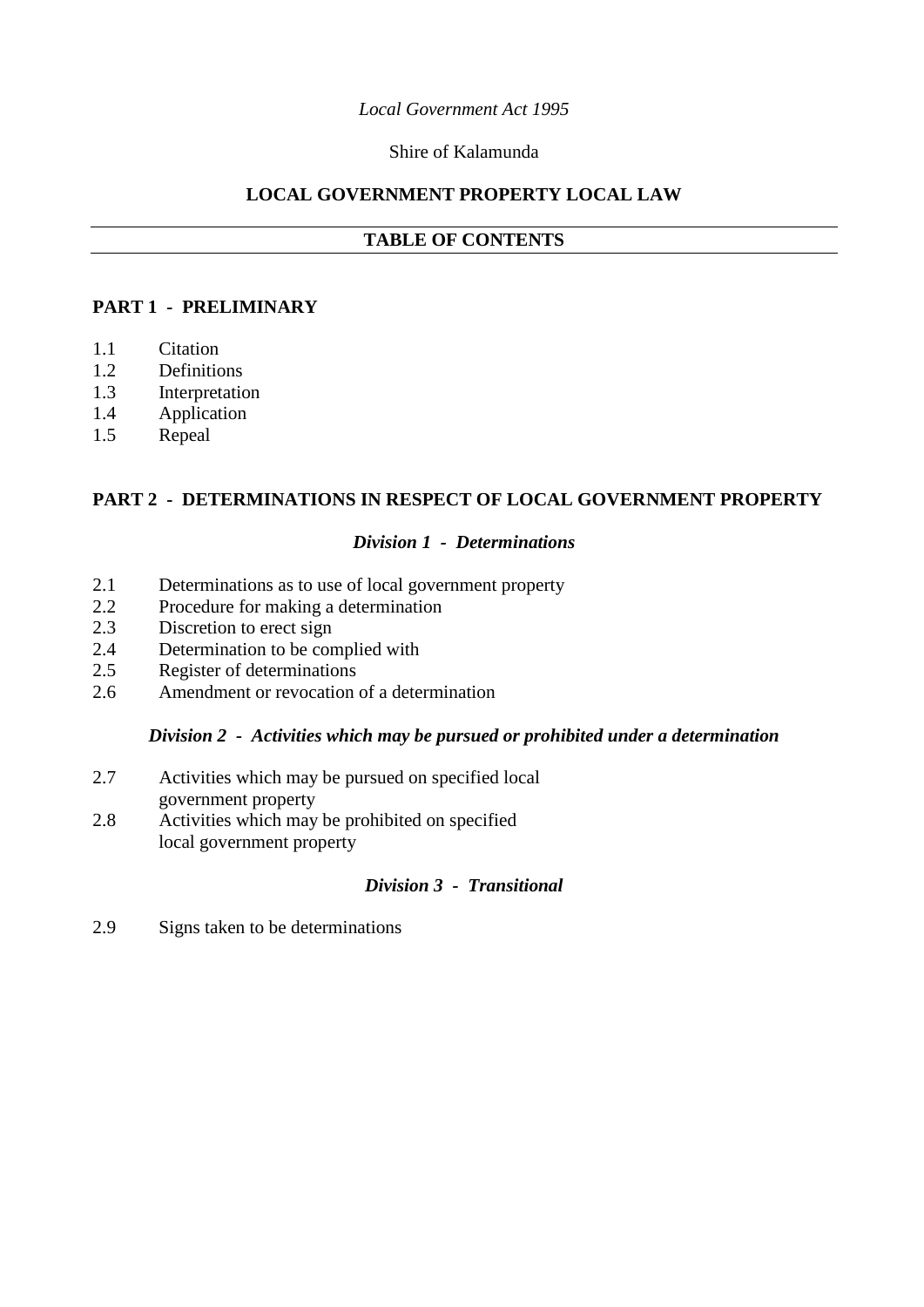## **PART 3 - PERMITS**

#### *Division 1 - Preliminary*

3.1 Application of Part

#### *Division 2 - Applying for a permit*

- 3.2 Application for permit
- 3.3 Decision on application for permit

## *Division 3 - Conditions*

- 3.4 Conditions which may be imposed on a permit
- 3.5 Imposing conditions under a policy
- 3.6 Compliance with and variation of conditions

### *Division 4 - General*

- 3.7 Agreement for building
- 3.8 Duration of permit
- 3.9 Renewal of permit
- 3.10 Transfer of permit
- 3.11 Production of permit
- 3.12 Cancellation of permit

#### *Division 5 - When a permit is required*

- 3.13 Activities needing a permit
- 3.14 Permit required for possession and consumption of liquor

### *Division 6 - Responsibilities of permit holder*

3.15 Responsibilities of permit holder

## **PART 4 - BEHAVIOUR ON ALL LOCAL GOVERNMENT PROPERTY**

#### *Division 1 - Behaviour on and interference with local government property*

- 4.1 Behaviour which interferes with others
- 4.2 Behaviour detrimental to property
- 4.3 Taking or injuring any fauna
- 4.4 Intoxicated persons not to enter local government property
- 4.5 No prohibited drugs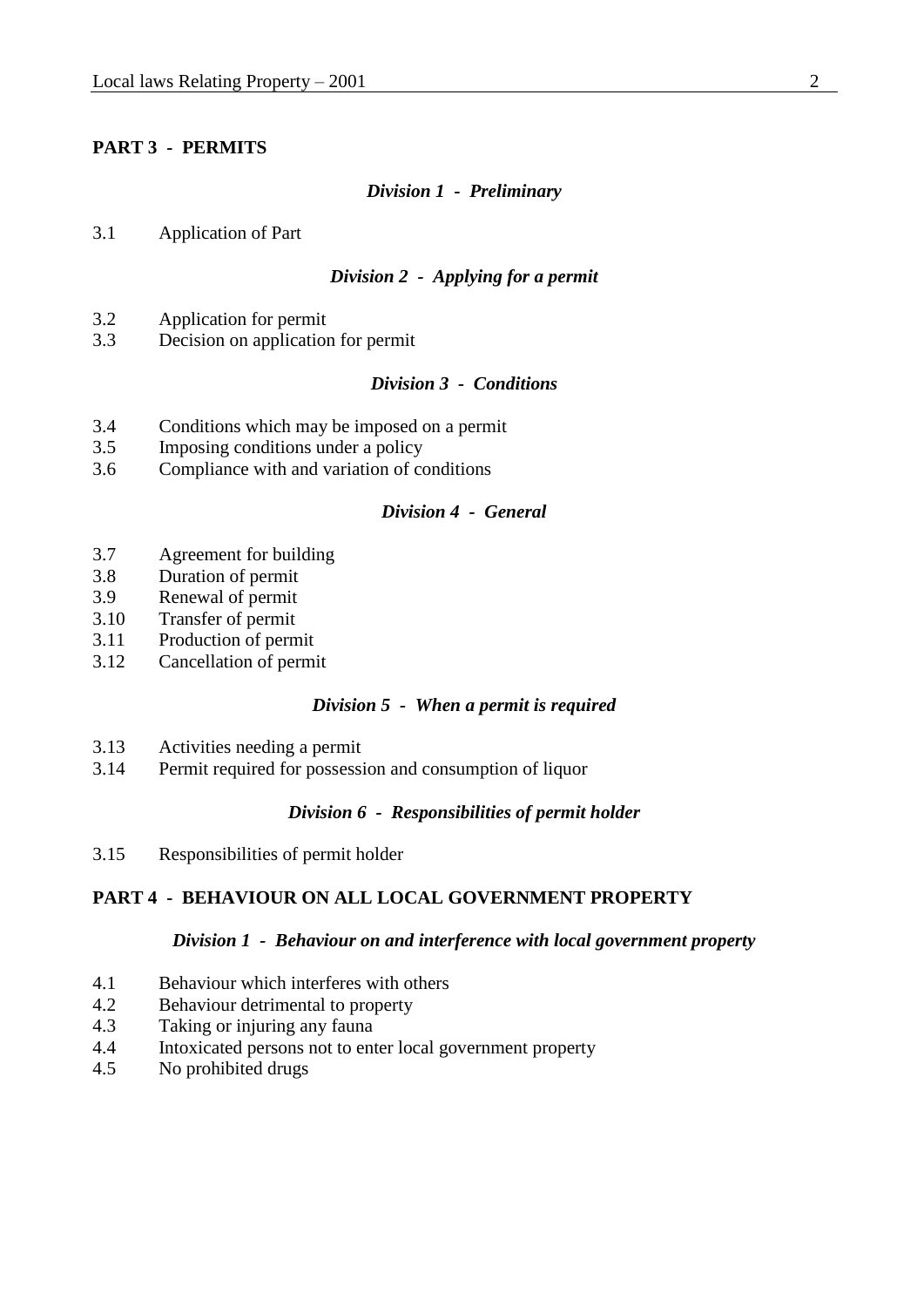*Division 2 - Signs*

## 4.6 Signs

## **PART 5 - MATTERS RELATING TO PARTICULAR LOCAL GOVERNMENT PROPERTY**

*Division 1 - Swimming pool areas*

5.1 When entry must be refused

#### *Division2 - Fenced or closed property*

5.2 No entry to fenced or closed local government property

#### *Division 3 - Toilet blocks and change rooms*

5.3 Only specified gender to use entry of toilet block or change room

#### **PART 6 - FEES FOR ENTRY ON TO LOCAL GOVERNMENT PROPERTY**

6.1 No unauthorised entry to function

### **PART 7 - OBJECTIONS AND APPEALS**

7.1 Application of Division 1, Part 9 of the Act

#### **PART 8 - MISCELLANEOUS**

- 8.1 Authorised person to be obeyed
- 8.2 Persons may be directed to leave local government property
- 8.3 Disposal of lost property
- 8.4 Liability for damage to local government property

### **PART 9 - ENFORCEMENT**

### *Division 1 - Notices given under this local law*

- 9.1 Offence to fail to comply with notice
- 9.2 Local government may undertake requirements of notice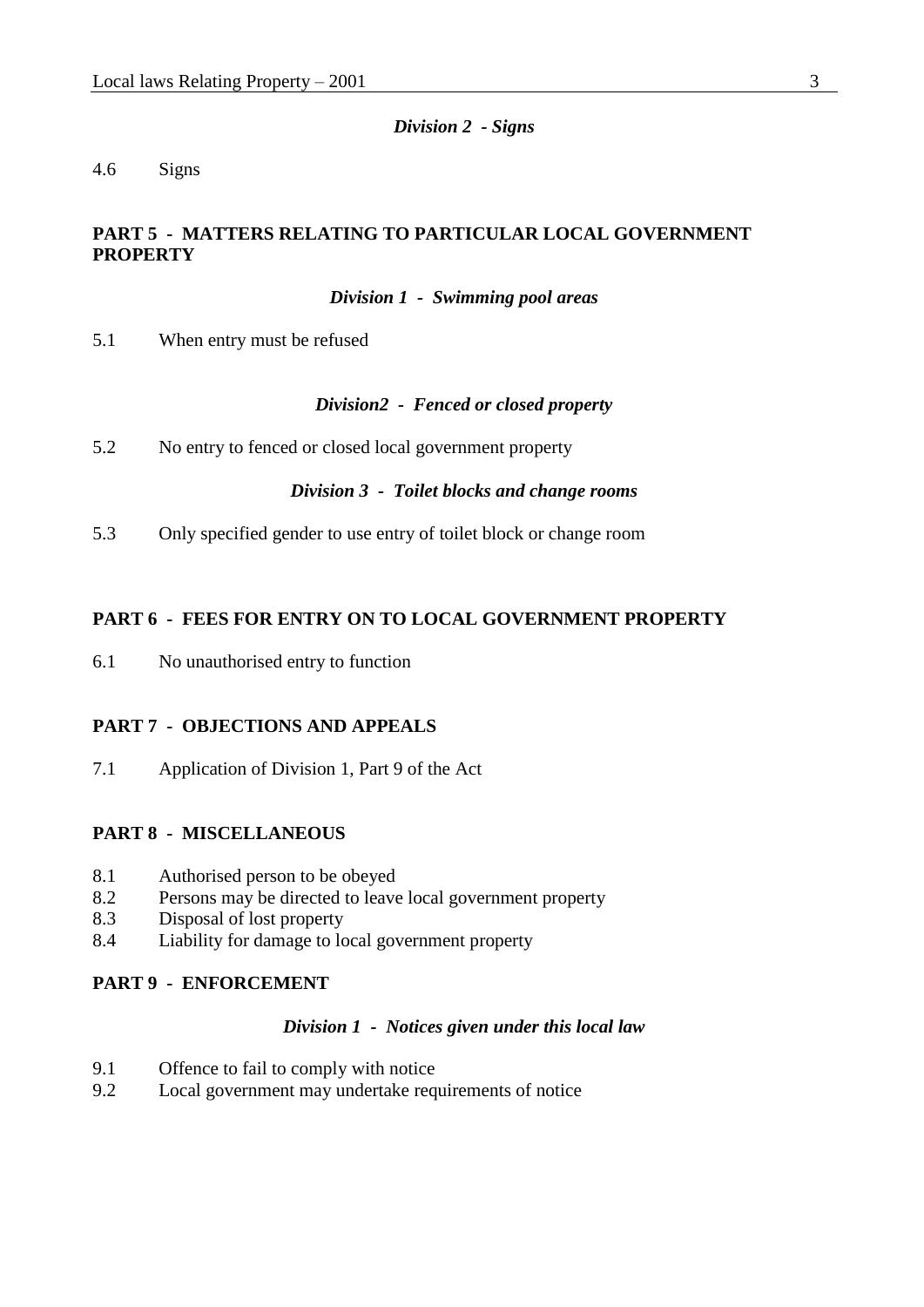#### *Division 2 - Offences and penalties*

*Subdivision 1 - General*

9.3 Offences and general penalty

# *Subdivision 2 - Infringement notices and modified penalties*

- 9.4 Prescribed offences<br>9.5 Form of notices
- Form of notices

#### *Division 3 – Evidence in legal proceedings*

9.6 Evidence of a determination

# **SCHEDULE 1 - PRESCRIBED OFFENCES**

## **SCHEDULE 2 - DETERMINATIONS**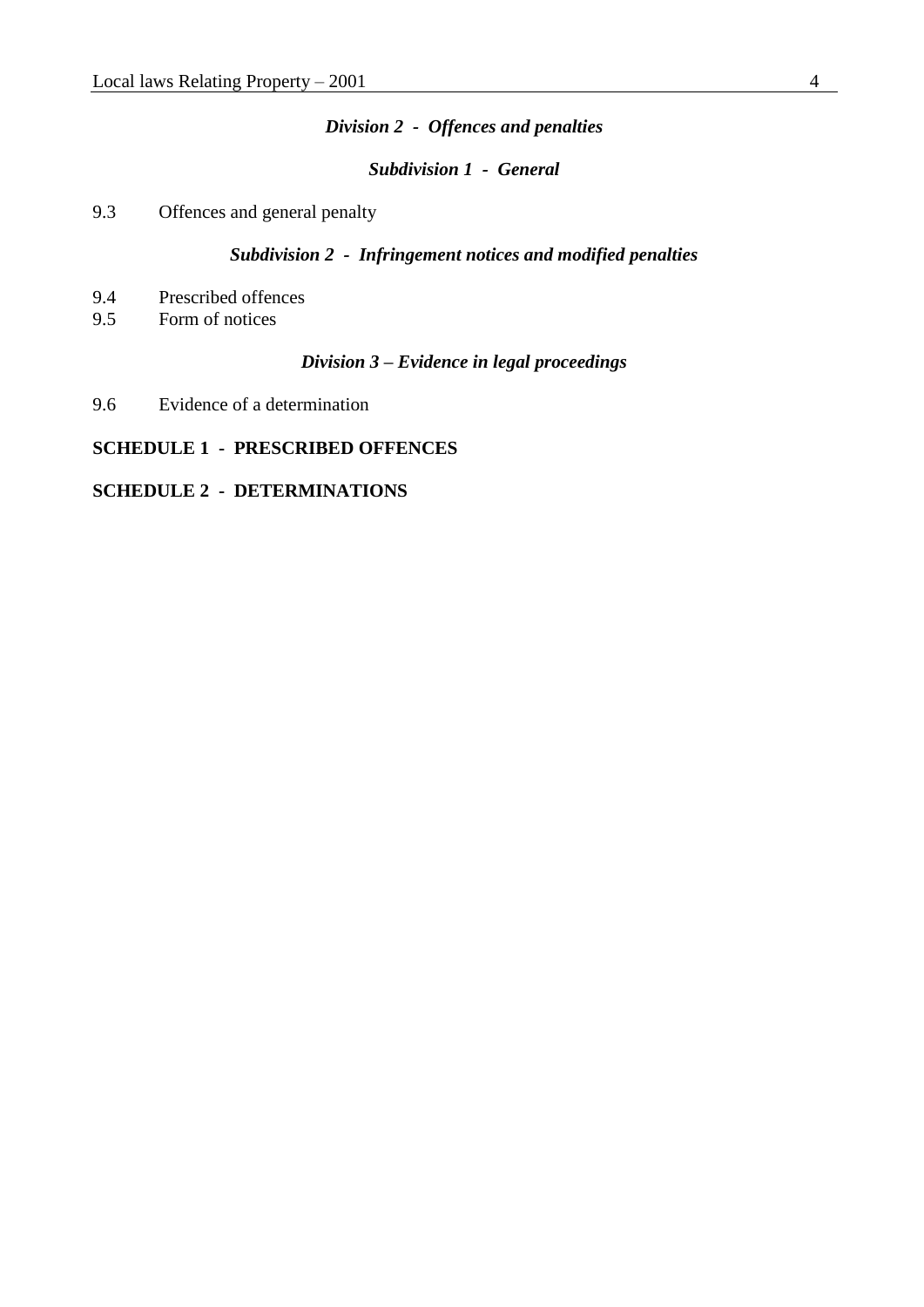## LOCAL GOVERNMENT ACT 1995 Shire of Kalamunda **[1]**

# **LOCAL GOVERNMENT PROPERTY LOCAL LAW**

Under the powers conferred by the *Local Government Act 1995* and under all other powers enabling it, the Council of the Shire of Kalamunda resolved on 20th August 2001 to make the following local law.

#### **PART 1 - PRELIMINARY**

#### **Citation**

1.1 This local law may be cited as the Shire of Kalamunda Local Government Property Local Law.

#### **Definitions**

1.2 In this local law unless the context otherwise requires -

**"Act"** means the *Local Government Act 1995*;

**"applicant"** means a person who applies for a permit under clause 3.2;

**"authorised person"** means a person authorised by the local government under section 9.10 of the Act to perform any of the functions of an authorised person under this local law;

**"building"** means any building which is local government property and includes a –

- (a) hall or room;
- (b) corridor, stairway or annexe of any hall or room; and

**"CEO"** means the chief executive officer of the local government;

**"commencement day"** means the day on which this local law comes into operation;

**"Council"** means the council of the local government;

**"date of publication"** means, where local public notice is required to be given of a matter under this local law, the date on which notice of the matter is published in a newspaper circulating generally throughout the district;

**"determination"** means a determination made under clause 2.1;

**"district"** means the district of the local government;

**"function"** means an event or activity characterised by all or any of the following –

(a) formal organisation and preparation;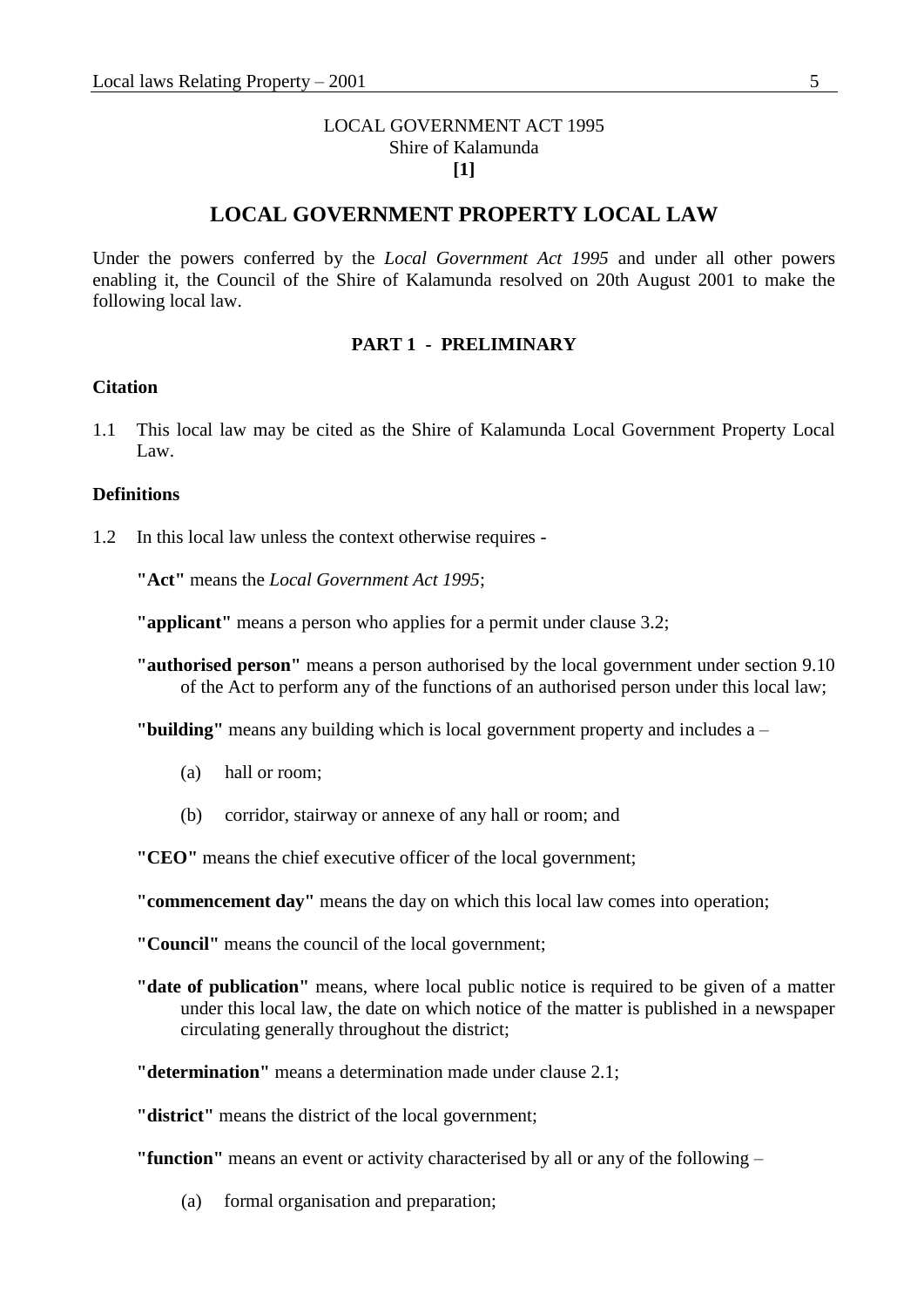- (b) its occurrence is generally advertised or notified in writing to particular persons;
- (c) organisation by or on behalf of a club;
- (d) payment of a fee to attend it; and
- (e) systematic recurrence in relation to the day, time and place;
- **"liquor"** has the same meaning as is given to it in section 3 of the *Liquor Licensing Act 1988*;

**"local government"** means the *[Shire of Kalamunda];*

**"local government property"** means anything except a thoroughfare –

- (a) which belongs to the local government;
- (b) of which the local government is the management body under the *Land Administration Act* 1997; or
- (c) which is an 'otherwise unvested facility' within section 3.53 of the Act;

**"Manager"** means the person for the time being employed by the local government to control and manage a pool area or other facility which is local government property and includes the person's assistant or deputy;

**"permit"** means a permit issued under this local law;

**"permit holder"** means a person who holds a valid permit;

**"person"** does not include the local government;

- **"pool area"** means any swimming and wading pools and spas and all buildings, structures, fittings, fixtures, machinery, chattels, furniture and equipment forming part of or used in connection with such swimming and wading pools and spas which are local government property;
- **"Regulations"** means the *Local Government (Functions and General) Regulations 1996*;
- **"sign"** includes a notice, flag, mark, structure or device approved by the local government on which may be shown words, numbers, expressions or symbols;
- **"trading"** means the selling or hiring, or the offering for sale or hire of goods or services, and includes displaying goods for the purpose of –
	- (a) offering them for sale or hire;
	- (b) inviting offers for their sale or hire;
	- (c) soliciting orders for them; or
	- (d) carrying out any other transaction in relation to them; and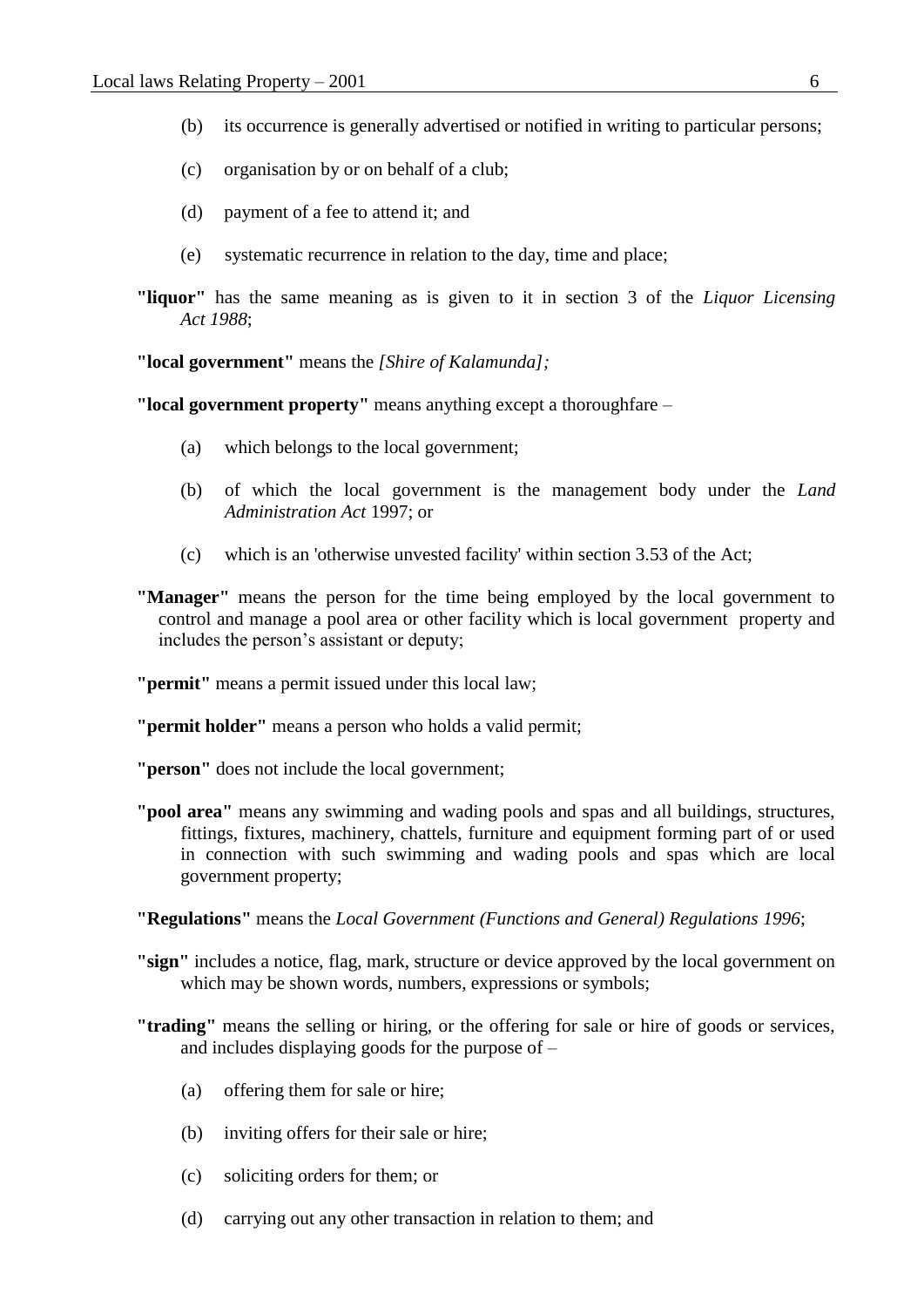**"vehicle"** includes –

- (a) every conveyance and every object capable of being propelled or drawn on wheels, tracks or otherwise; and
- (b) an animal being ridden or driven,

but excludes –

- (c) a wheel-chair or any device designed for use, by a physically impaired person on a footpath;
- (d) a pram, a stroller or a similar device.

#### **Interpretation**

1.3 In this local law unless the context otherwise requires a reference to local government property includes a reference to any part of that local government property.

## **Application**

- 1.4 (1) This local law applies throughout the district.
	- (2) Notwithstanding anything to the contrary in this local law, the local government may
		- (a) hire local government property to any person; or
		- (b) enter into an agreement with any person regarding the use of any local government property.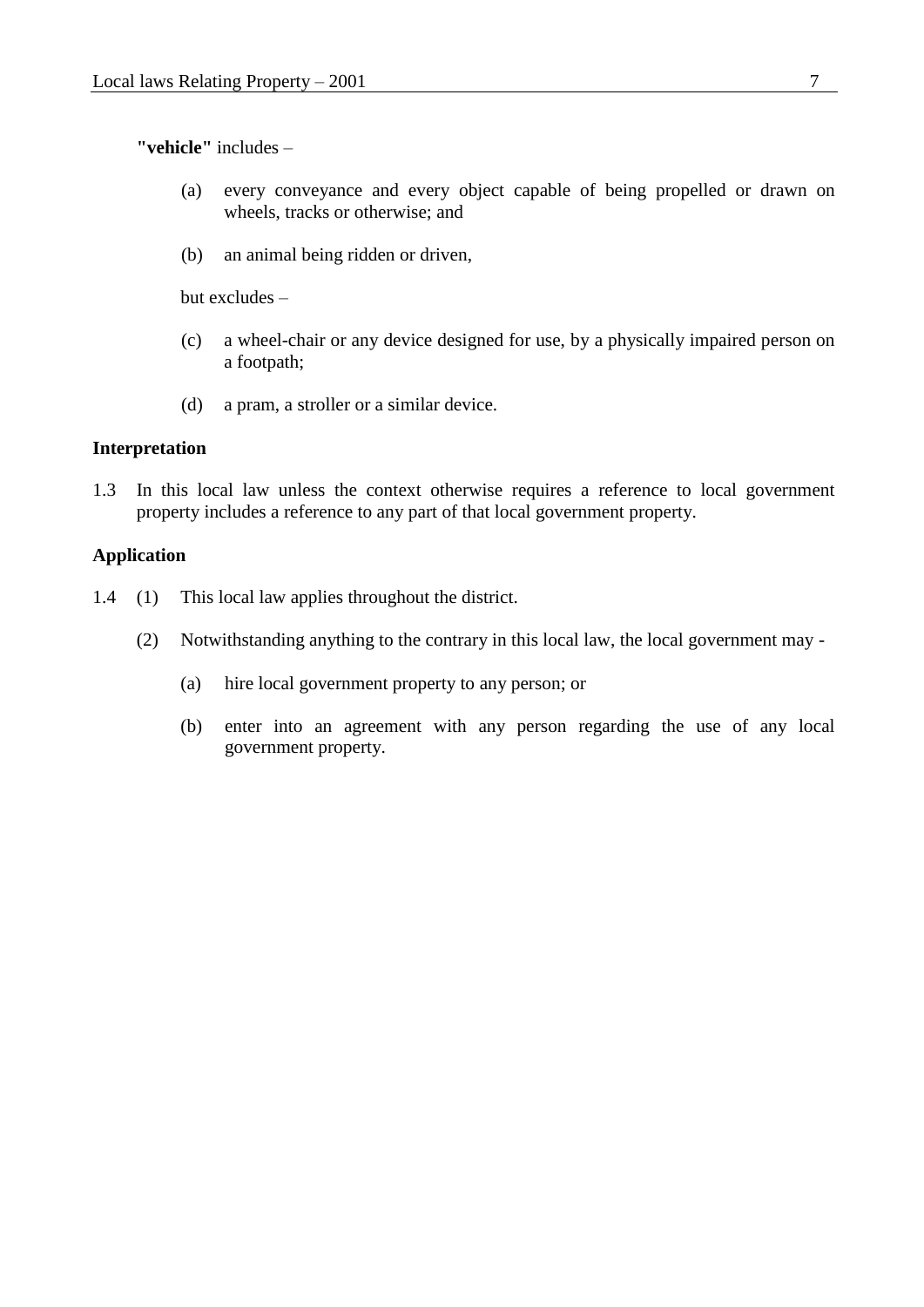#### **Repeal**

- 1.5 (1) The following local laws are repealed
	- Public Reserves -9<sup>th</sup> November 1979 and amendment 19th November 1982
	- (2) Where a policy was made or adopted by the local government under or in relation to a local law repealed by this local law, then the policy is to be taken to no longer have any effect on and from the commencement day.
	- (3) The Council may resolve that notwithstanding subclause (2), specified policies continue, or are to be taken to have continued, to have effect on and from the commencement day.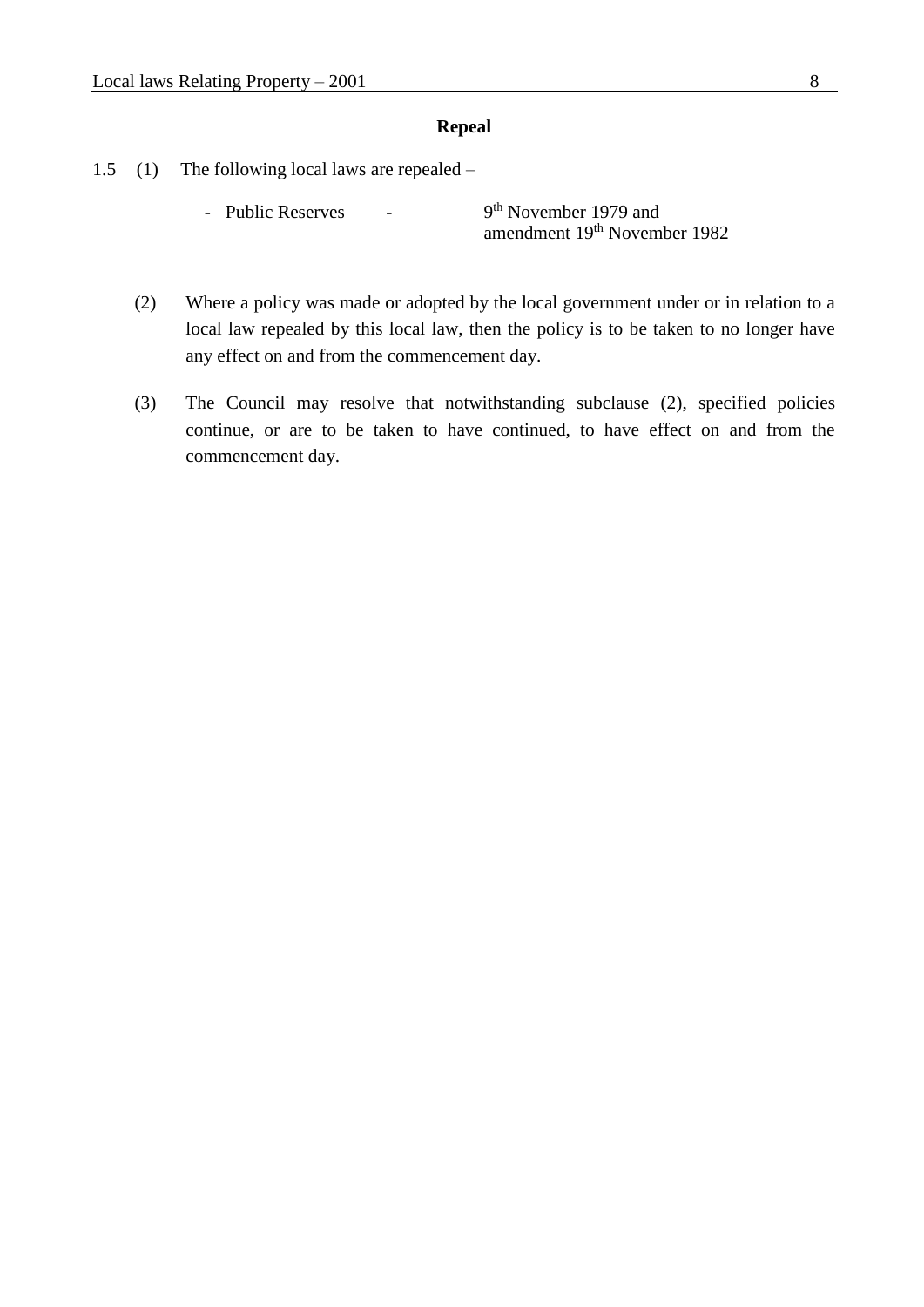## **PART 2 - DETERMINATIONS IN RESPECT OF LOCAL GOVERNMENT PROPERTY**

#### *Division 1 - Determinations*

#### **Determinations as to use of local government property**

- 2.1 (1) The local government may make a determination in accordance with clause 2.2
	- (a) setting aside specified local government property for the pursuit of all or any of the activities referred to in clause 2.7;
	- (b) prohibiting a person from pursuing all or any of the activities referred to in clause 2.8 on specified local government property;
	- (c) as to the matters in clauses 2.7(2) and 2.8(2); and
	- (d) as to any matter ancillary or necessary to give effect to a determination.
	- (2) The determinations in Schedule 2
		- (a) are to be taken to have been made in accordance with clause 2.2;
		- (b) may be amended or revoked in accordance with clause 2.6; and
		- (c) have effect on the commencement day.

#### **Procedure for making a determination**

- 2.2 (1) The local government is to give local public notice of its intention to make a determination.
	- (2) The local public notice referred to in subclause (1) is to state that  $-$ 
		- (a) the local government intends to make a determination, the purpose and effect of which is summarised in the notice:
		- (b) a copy of the proposed determination may be inspected and obtained from the offices of the local government; and
		- (c) submissions in writing about the proposed determination may be lodged with the local government within 21 days after the date of publication.
	- (3) If no submissions are received in accordance with subclause  $(2)(c)$ , the Council is to decide to –
		- (a) give local public notice that the proposed determination has effect as a determination on and from the date of publication;
		- (b) amend the proposed determination, in which case subclause (5) will apply; or
		- (c) not continue with the proposed determination.
	- (4) If submissions are received in accordance with subclause (2)(c) the Council is to
		- (a) consider those submissions; and
		- (b) decide
			- (i) whether or not to amend the proposed determination; or
			- (ii) not to continue with the proposed determination.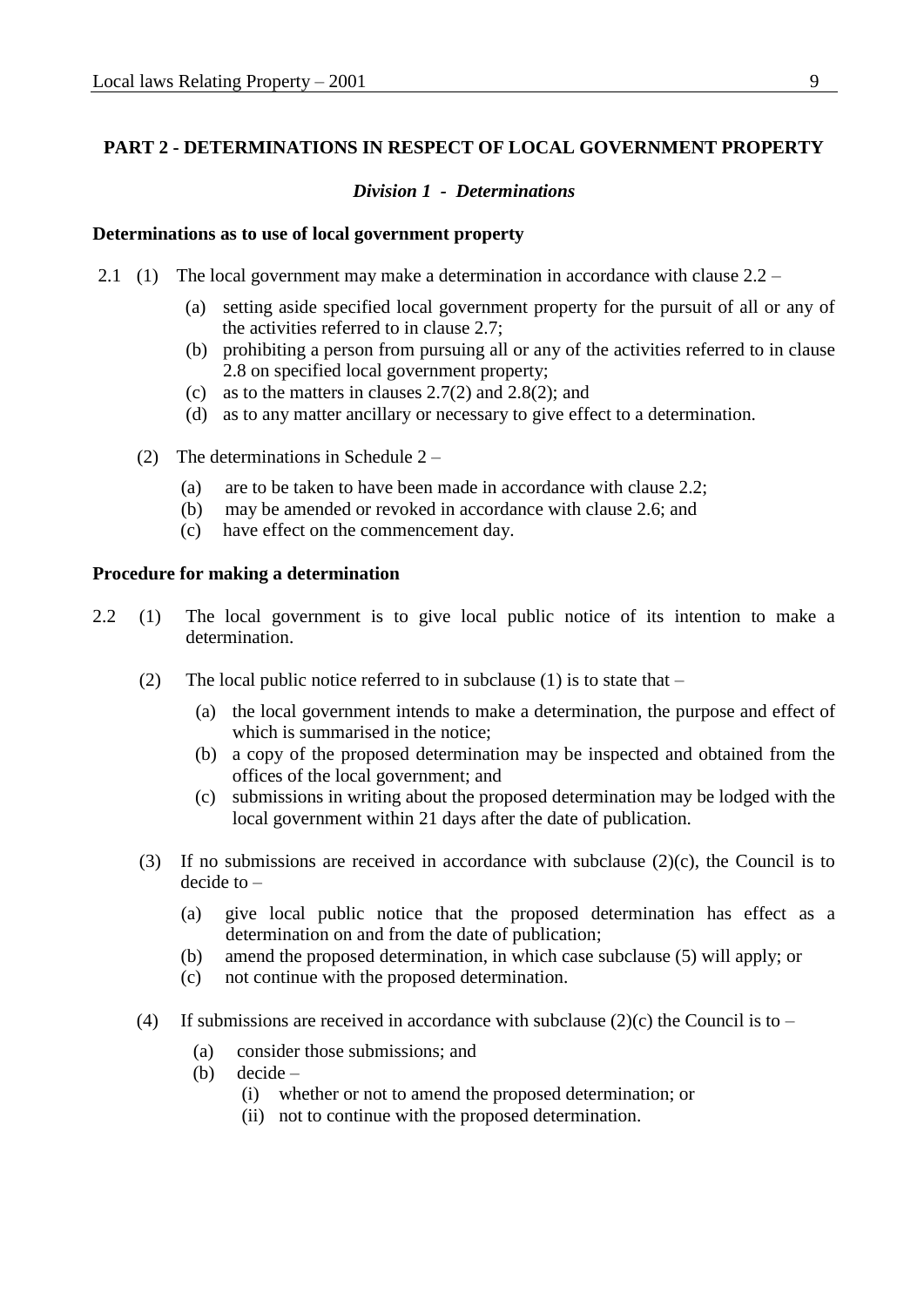- (5) If the Council decides to amend the proposed determination, it is to give local public notice –
	- (a) of the effect of the amendments; and
	- (b) that the proposed determination has effect as a determination on and from the date of publication.
- (6) If the Council decides not to amend the proposed determination, it is to give local public notice that the proposed determination has effect as a determination on and from the date of publication.
- (7) A proposed determination is to have effect as a determination on and from the date of publication of the local public notice referred to in subclauses (3), (5) and (6).
- (8) A decision under subclause (3) or (4) is not to be delegated by the Council.

#### **Discretion to erect sign**

2.3 The local government may erect a sign on local government property to give notice of the effect of a determination which applies to that property.

#### **Determination to be complied with**

2.4 A person shall comply with a determination.

#### **Register of determinations**

- 2.5 (1) The local government is to keep a register of determinations made under clause 2.1, and of any amendments to or revocations of determinations made under clause 2.6.
	- (2) Sections 5.94 and 5.95 of the Act are to apply to the register referred to in subclause (1) and for that purpose the register is to be taken to be information within section  $5.94(u)(i)$  of the Act.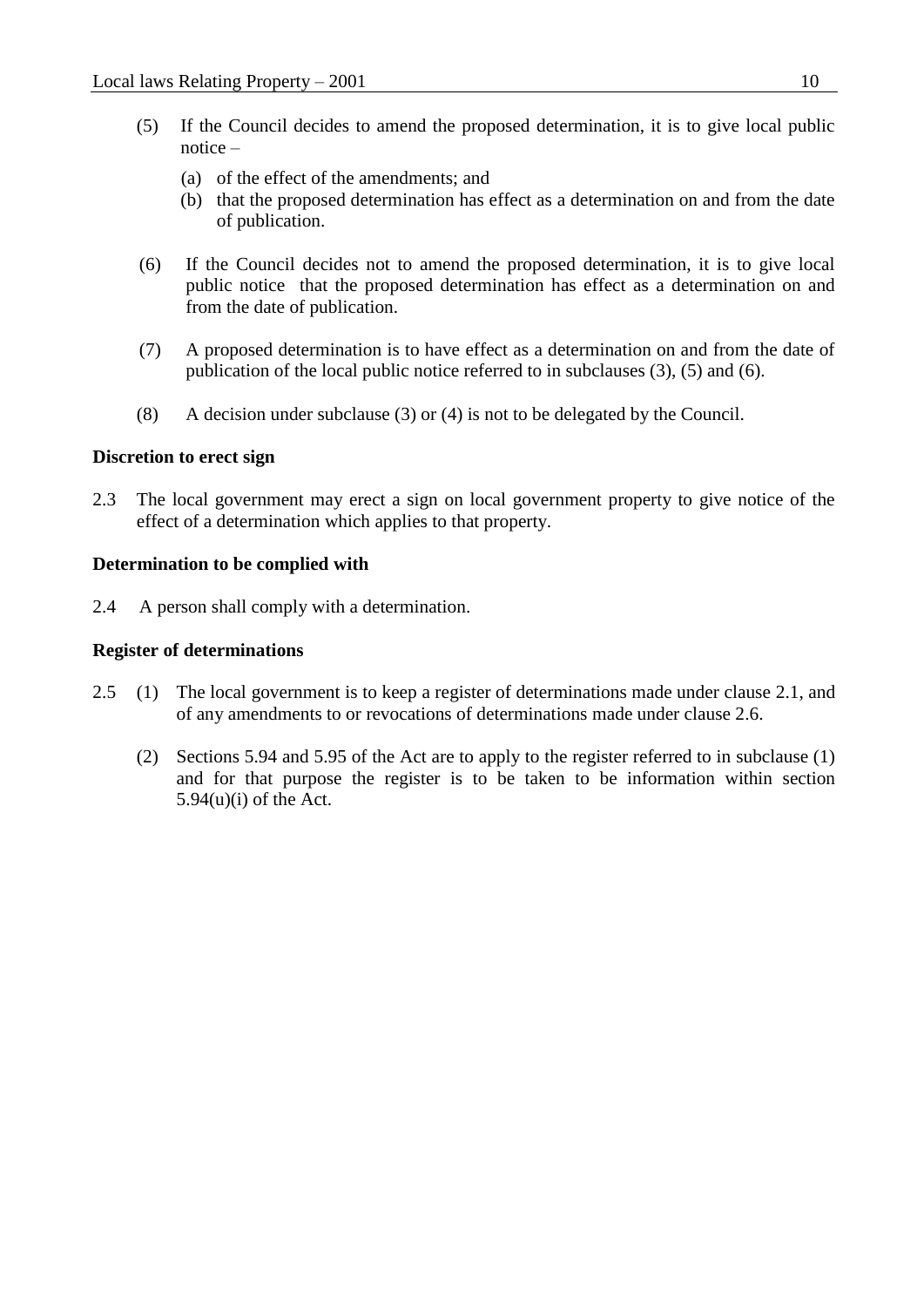## **Amendment or revocation of a determination**

- 2.6 (1) The Council may amend or revoke a determination.
	- (2) The provisions of clause 2.2 are to apply to an amendment of a determination as if the amendment were a proposed determination.
	- (3) If the Council revokes a determination it is to give local public notice of the revocation and the determination is to cease to have effect on the date of publication.

## *Division 2 - Activities which may be pursued or prohibited under a determination*

### **Activities which may be pursued on specified local government property**

- 2.7 (1) A determination may provide that specified local government property is set aside as an area on which a person may –
	- (a) bring, ride or drive an animal;
	- (b) take, ride or drive a vehicle, or a particular class of vehicle;
	- (c) play or practice  $-$ 
		- (i) golf or archery;
		- (ii) pistol or rifle shooting, but subject to the compliance of that person with the *Firearms Act 1973*; or
		- (iii) a similar activity, specified in the determination, involving the use of a projectile which, in the opinion of the local government may cause injury or damage to a person or property;
	- (2) A determination may specify the extent to which and the manner in which an activity referred to in subclause (1) may be pursued and in particular –
		- (a) the days and times during which the activity may be pursued;
		- (b) that an activity may be pursued on a class of local government property, specified local government property or all local government property;
		- (c) that an activity is to be taken to be prohibited on all local government property other than that specified in the determination;
		- (d) may limit the activity to a class of vehicles, equipment or things, or may extend it to all vehicles, equipment or things;
		- (e) may specify that the activity can be pursued by a class of persons or all persons; and
		- (f) may distinguish between different classes of the activity.

### **Activities which may be prohibited on specified local government property**

- 2.8 (1) A determination may provide that a person is prohibited from pursuing all or any of the following activities on specified local government property -
	- (a) smoking on premises;
	- (b) riding a bicycle, a skateboard, rollerblades, a sandboard or a similar device;
	- (c) taking, riding or driving a vehicle on the property or a particular class of vehicle;
	- (d) riding or driving a vehicle of a particular class or any vehicle above a specified speed;
	- (e) the playing or practice of
		- (i) golf, archery, pistol shooting or rifle shooting; or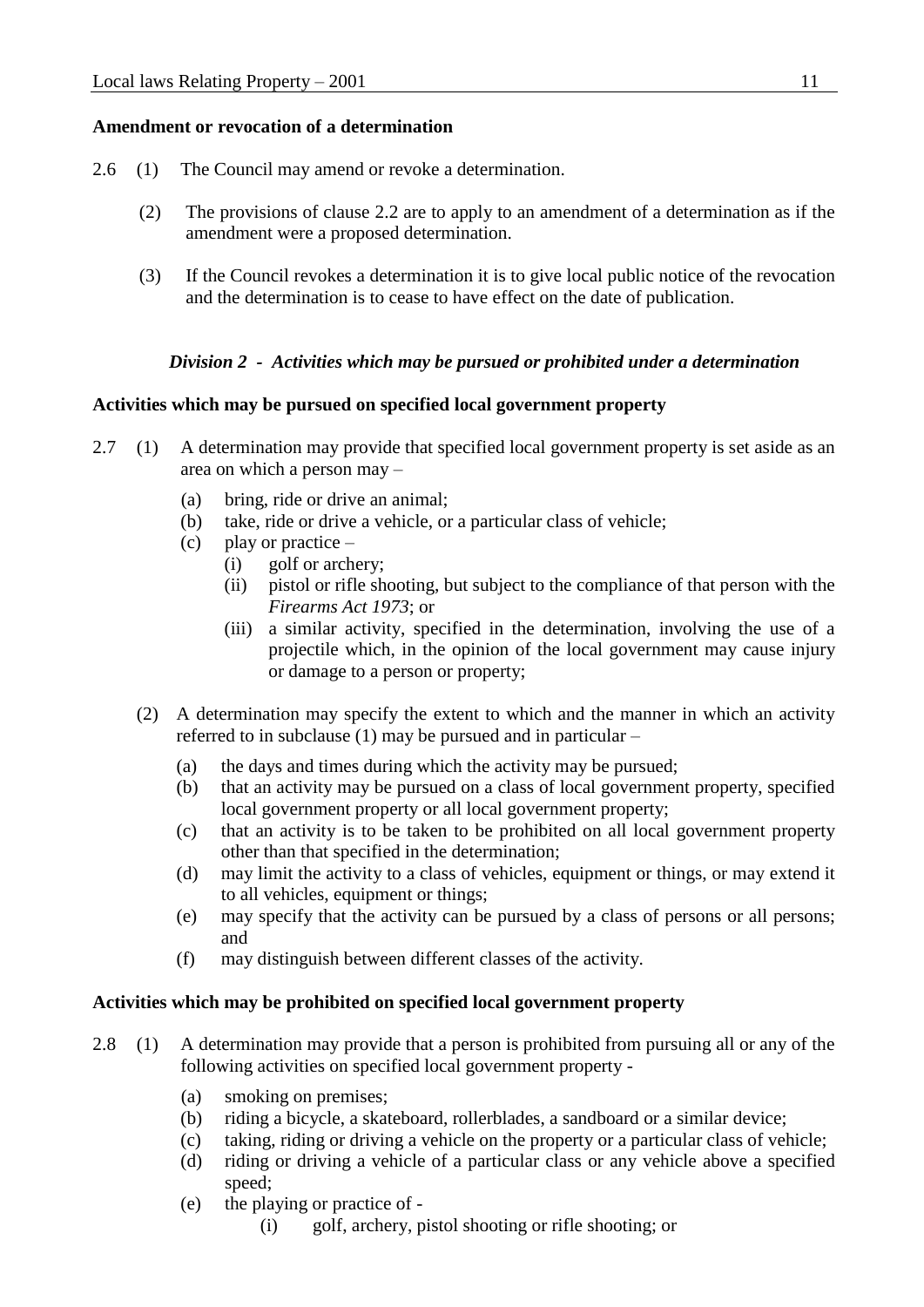- (ii) a similar activity, specified in the determination, involving the use of a projectile which, in the opinion of the local government may cause injury or damage to a person or property;
- (f) the playing or practice of any ball game which may cause detriment to the property or any fauna on the property; and
- (g) the traversing of land which in the opinion of the local government has environmental value warranting such protection, either absolutely or except by paths provided for that purpose.
- (2) A determination may specify the extent to which and the manner in which a person is prohibited from pursuing an activity referred to in subclause (1) and, in particular –
	- (a) the days and times during which the activity is prohibited;
	- (b) that an activity is prohibited on a class of local government property, specified local government property or all local government property;
	- (c) that an activity is prohibited in respect of a class of vehicles, equipment or things, or all vehicles, equipment or things;
	- (d) that an activity is prohibited in respect of a class of persons or all persons; and
	- (e) may distinguish between different classes of the activity.
- (3) In this clause
	- **"premises"** means a building, stadium or similar structure which is local government property, but not an open space such as a park or a playing field.

## *Division 3 - Transitional*

### **Signs taken to be determinations**

- 2.9 (1) Where a sign erected on local government property has been erected under a local law of the local government repealed by this local law, then it is to be taken to be and have effect as a determination on and from the commencement day, except to the extent that the sign is inconsistent with any provision of this local law or any determination made under clause 2.1.
	- (2) Clause 2.5 does not apply to a sign referred to in subclause (1).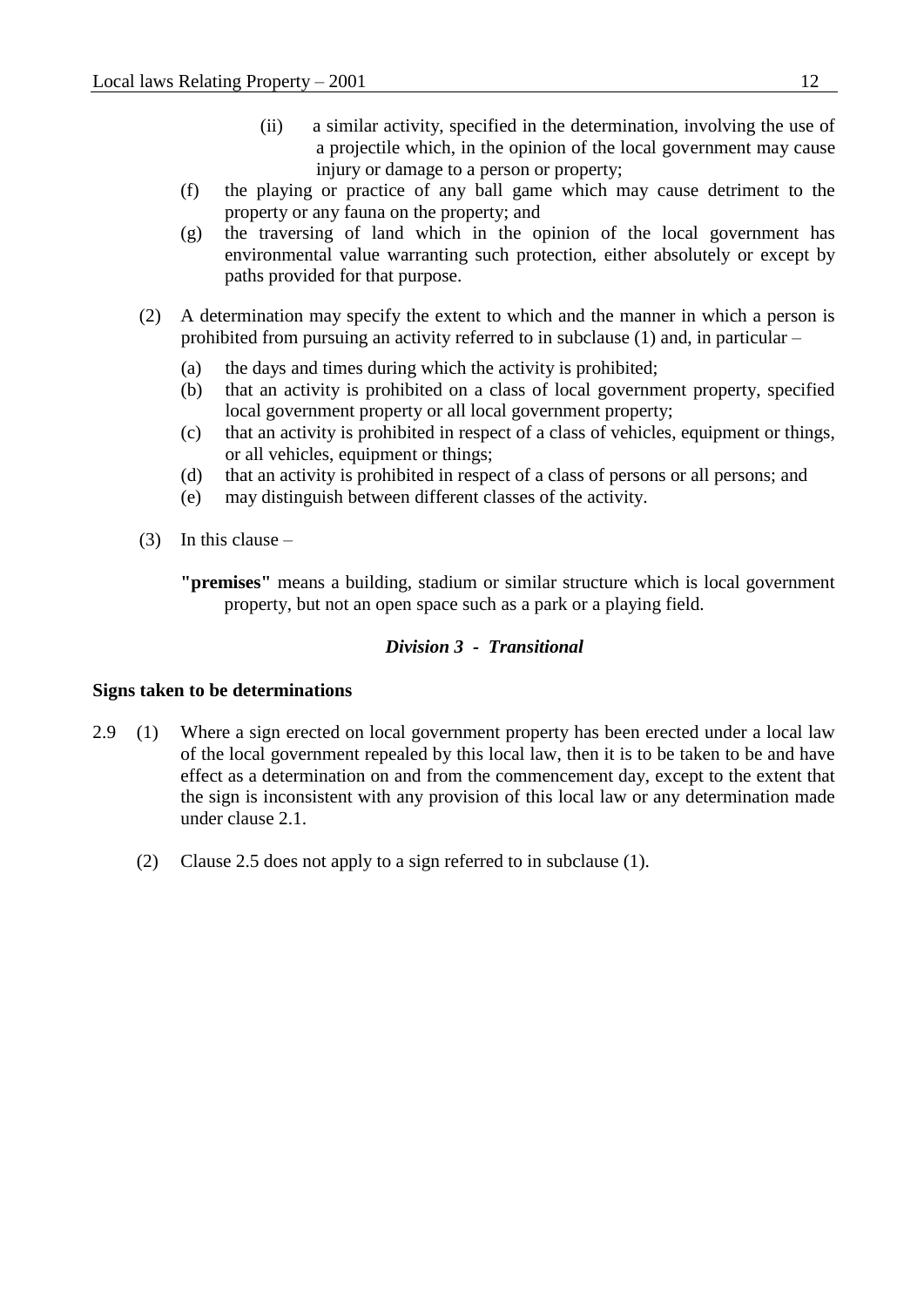## **PART 3 - PERMITS**

### *Division 1 - Preliminary*

#### **Application of Part**

3.1 This Part does not apply to a person who uses or occupies local government property under a written agreement with the local government to do so.

## *Division 2 - Applying for a permit*

#### **Application for permit**

- 3.2 (1) Where a person is required to obtain a permit under this local law, that person shall apply for the permit in accordance with subclause (2).
	- (2) An application for a permit under this local law shall
		- (a) be in the form determined by the local government;
		- (b) be signed by the applicant;
		- (c) provide the information required by the form; and
		- (d) be forwarded to the CEO together with any fee imposed and determined by the local government under and in accordance with sections 6.16 to 6.19 of the Act.
	- (3) The local government may require an applicant to provide additional information reasonably related to an application before determining an application for a permit.
	- (4) The local government may require an applicant to give local public notice of the application for a permit.
	- (5) The local government may refuse to consider an application for a permit which is not in accordance with subclause (2).

### **Decision on application for permit**

- 3.3 (1) The local government may
	- (a) approve an application for a permit unconditionally or subject to any conditions; or
	- (b) refuse to approve an application for a permit.
	- (2) If the local government approves an application for a permit, it is to issue to the applicant, a permit in the form determined by the local government.
	- (3) If the local government refuses to approve an application for a permit, it is to give written notice of that refusal to the applicant.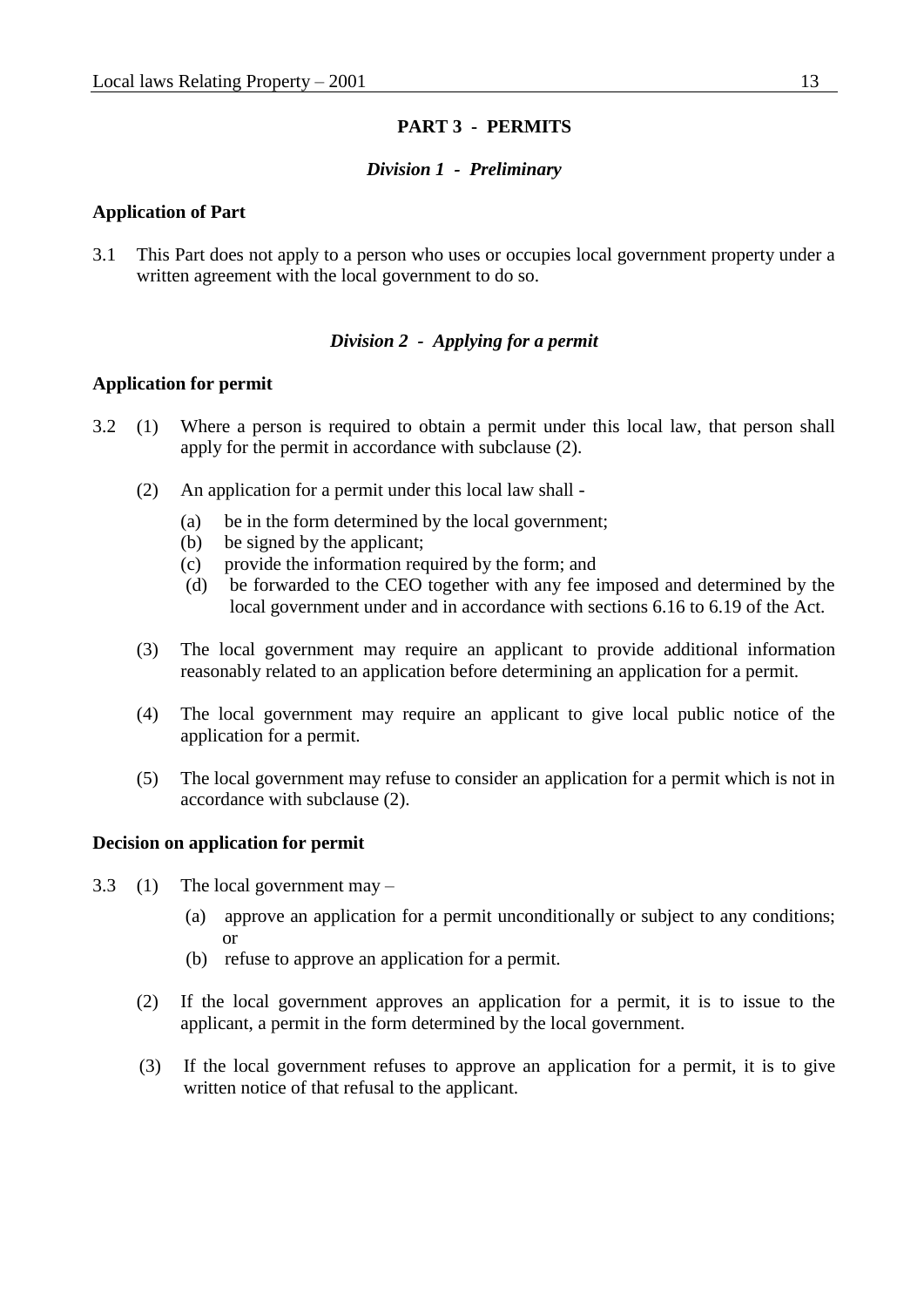## *Division 3 - Conditions*

## **Conditions which may be imposed on a permit**

- 3.4 (1) Without limiting the generality of clause  $3.3(1)(a)$ , the local government may approve an application for a permit subject to conditions relating to -
	- (a) the payment of a fee;
	- (b) compliance with a standard or a policy of the local government adopted by the local government;
	- (c) the duration and commencement of the permit;
	- (d) the commencement of the permit being contingent on the happening of an event;
	- (e) the rectification, remedying or restoration of a situation or circumstance reasonably related to the application;
	- (f) the approval of another application for a permit which may be required by the local government under any written law;
	- (g) the area of the district to which the permit applies;
	- (h) where a permit is issued for an activity which will or may cause damage to local government property, the payment of a deposit or bond against such damage; and
	- (i) the obtaining of public risk insurance in an amount and on terms reasonably required by the local government.
	- (2) Without limiting clause 3.3(1)(a) and subclause (1), the following paragraphs indicate the type and content of the conditions on which a permit to hire local government property may be issued –
		- (a) when fees and charges are to be paid;
		- (b) payment of a bond against possible damage or cleaning expenses or both;
		- (c) restrictions on the erection of material or external decorations;
		- (d) rules about the use of furniture, plant and effects;
		- (e) limitations on the number of persons who may attend any function in or on local government property;
		- (f) the duration of the hire;
		- (g) the right of the local government to cancel a booking during the course of an annual or seasonal booking, if the local government sees fit;
		- (h) a prohibition on the sale, supply or consumption of liquor unless a liquor licence is first obtained for that purpose under the *Liquor Licensing Act 1988*;
		- (i) whether or not the hire is for the exclusive use of the local government property;
		- (j) the obtaining of a policy of insurance in the names of both the local government and the hirer, indemnifying the local government in respect of any injury to any person or any damage to any property which may occur in connection with the hire of the local government property by the hirer; and
		- (k) the provision of an indemnity from the hirer, indemnifying the local government in respect of any injury to any person or any damage to any property which may occur in connection with the hire of the local government property by the hirer.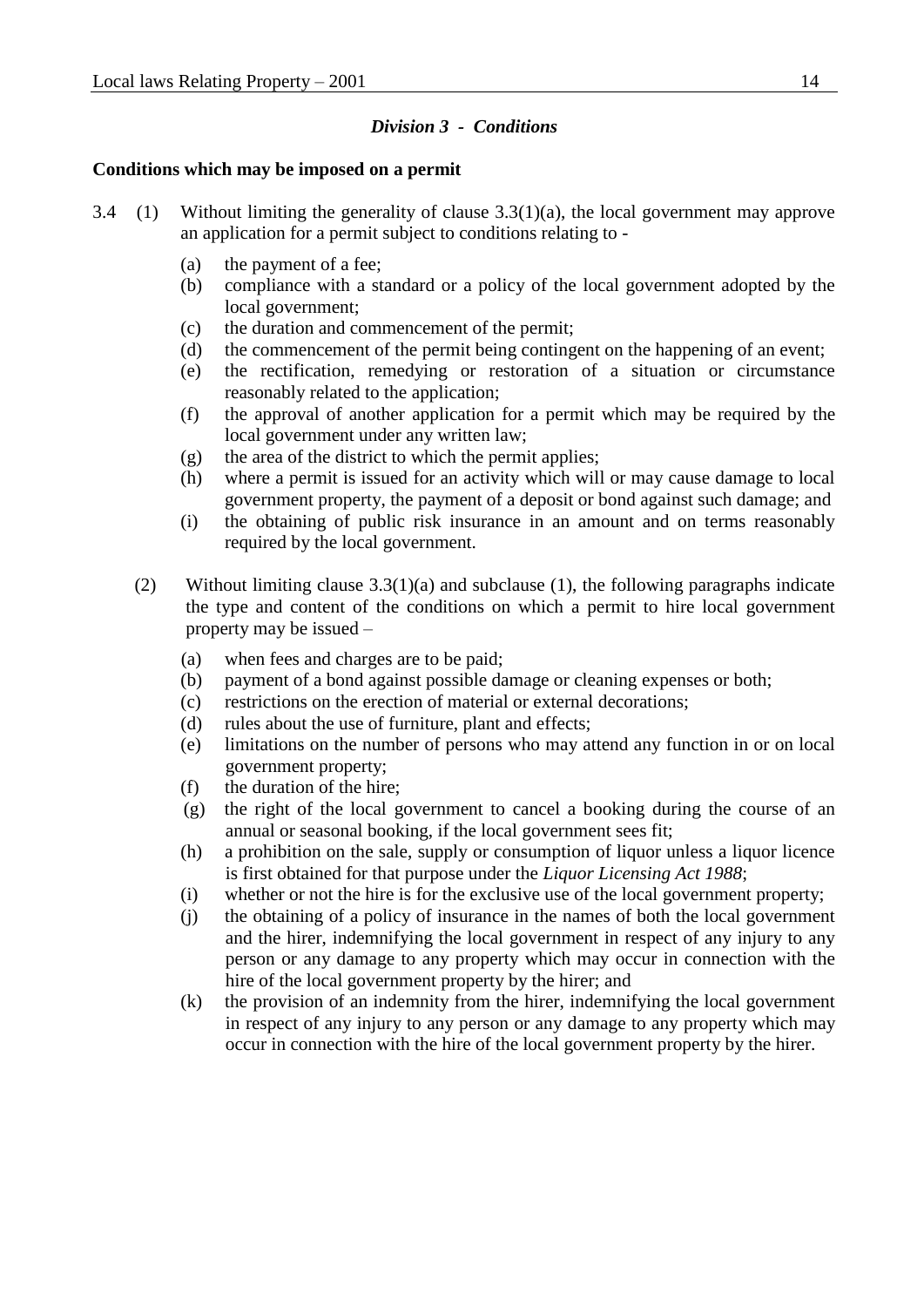### **Imposing conditions under a policy**

 $3.5$  (1) In this clause –

**"policy"** means a policy of the local government adopted by the Council containing conditions subject to which an application for a permit may be approved under clause  $3.3(1)(a)$ .

- (2) Under clause 3.3(1)(a) the local government may approve an application subject to conditions by reference to a policy.
- (3) The local government shall give a copy of the policy, or the part of the policy which is relevant to the application for a permit, with the form of permit referred to in clause 3.3(2).
- (4) An application for a permit shall be deemed not to have been approved subject to the conditions contained in a policy until the local government gives the permit holder a copy of the policy or the part of the policy which is relevant to the application.
- (5) Sections 5.94 and 5.95 of the Act shall apply to a policy and for that purpose a policy shall be deemed to be information within section  $5.94(u)(i)$  of the Act.

#### **Compliance with and variation of conditions**

- 3.6 (1) Where an application for a permit has been approved subject to conditions, the permit holder shall comply with each of those conditions.
	- (2) The local government may vary the conditions of a permit, and the permit holder shall comply with those conditions as varied.

### *Division 4 - General*

#### **Agreement for building**

3.7 Where a person applies for a permit to erect a building on local government property the local government may enter into an agreement with the permit holder in respect of the ownership of the materials in the building.

### **Duration of permit**

- 3.8 A permit is valid for one year from the date on which it is issued, unless it is
	- (a) otherwise stated in this local law or in the permit; or
	- (b) cancelled under clause 3.12.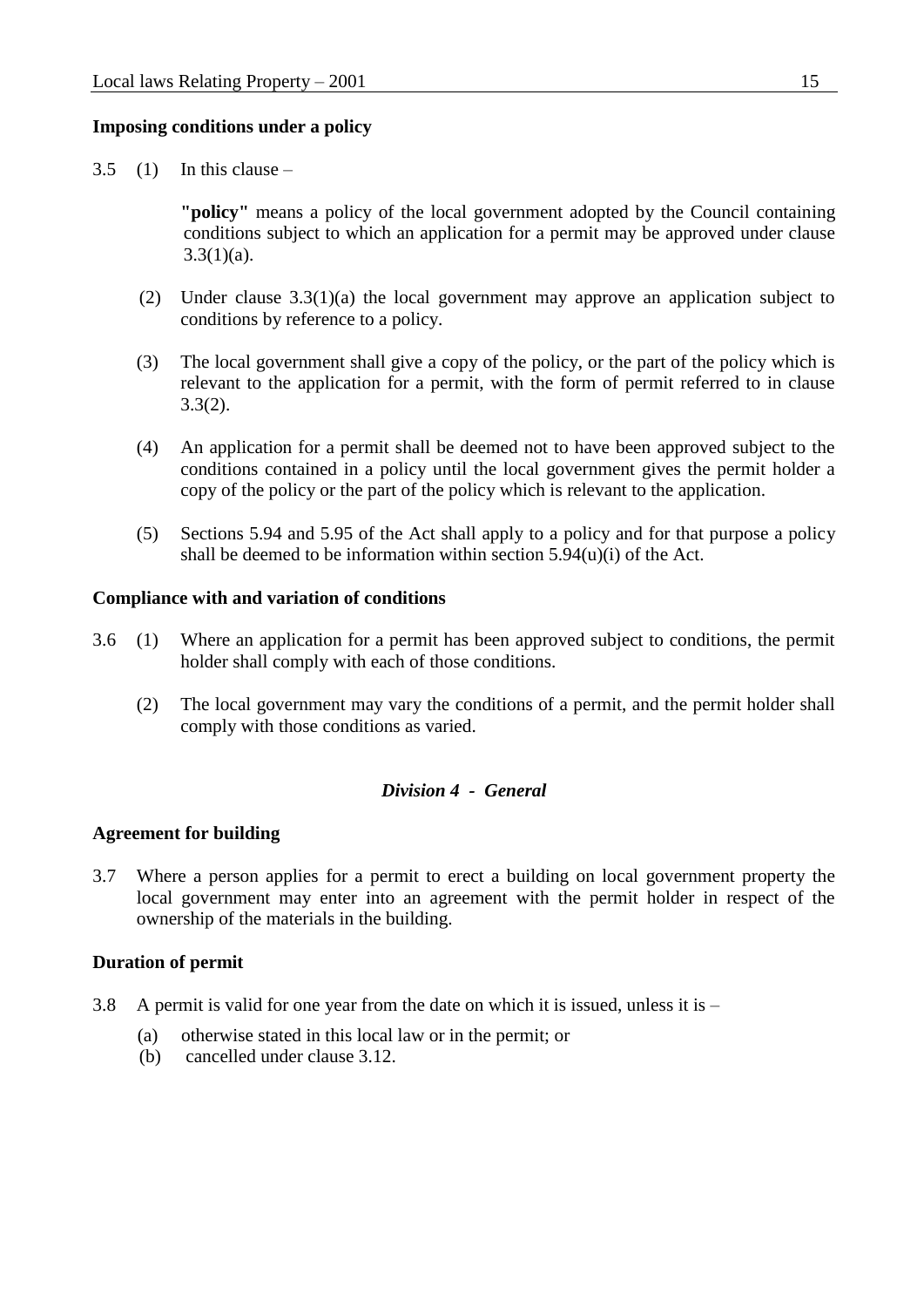## **Renewal of permit**

- 3.9 (1) A permit holder may apply to the local government in writing prior to expiry of a permit for the renewal of the permit.
	- (2) The provisions of this Part shall apply to an application for the renewal of a permit *mutatis mutandis*.

## **Transfer of permit**

- 3.10 (1) An application for the transfer of a valid permit is to
	- (a) be made in writing;
	- (b) be signed by the permit holder and the proposed transferee of the permit;
	- (c) provide such information as the local government may require to enable the application to be determined; and
	- (d) be forwarded to the CEO together with any fee imposed and determined by the local government under and in accordance with sections 6.16 to 6.19 of the Act.
	- (2) The local government may approve an application for the transfer of a permit, refuse to approve it or approve it subject to any conditions.
	- (3) Where the local government approves an application for the transfer of a permit, the transfer may be effected by an endorsement on the permit signed by the CEO.
	- (4) Where the local government approves the transfer of a permit, it is not required to refund any part of any fee paid by the former permit holder.

### **Production of permit**

3.11 A permit holder is to produce to an authorised person her or his permit immediately upon being required to do so by that authorised person.

### **Cancellation of permit**

- 3.12.1 (1) Subject to clause 9.1, a permit may be cancelled by the local government if the permit holder has not complied with a –
	- (a) condition of the permit; or
	- (b) determination or a provision of any written law which may relate to the activity regulated by the permit.
	- (2) On the cancellation of a permit the permit holder
		- (a) shall return the permit as soon as practicable to the CEO; and
		- (b) is to be taken to have forfeited any fees paid in respect of the permit.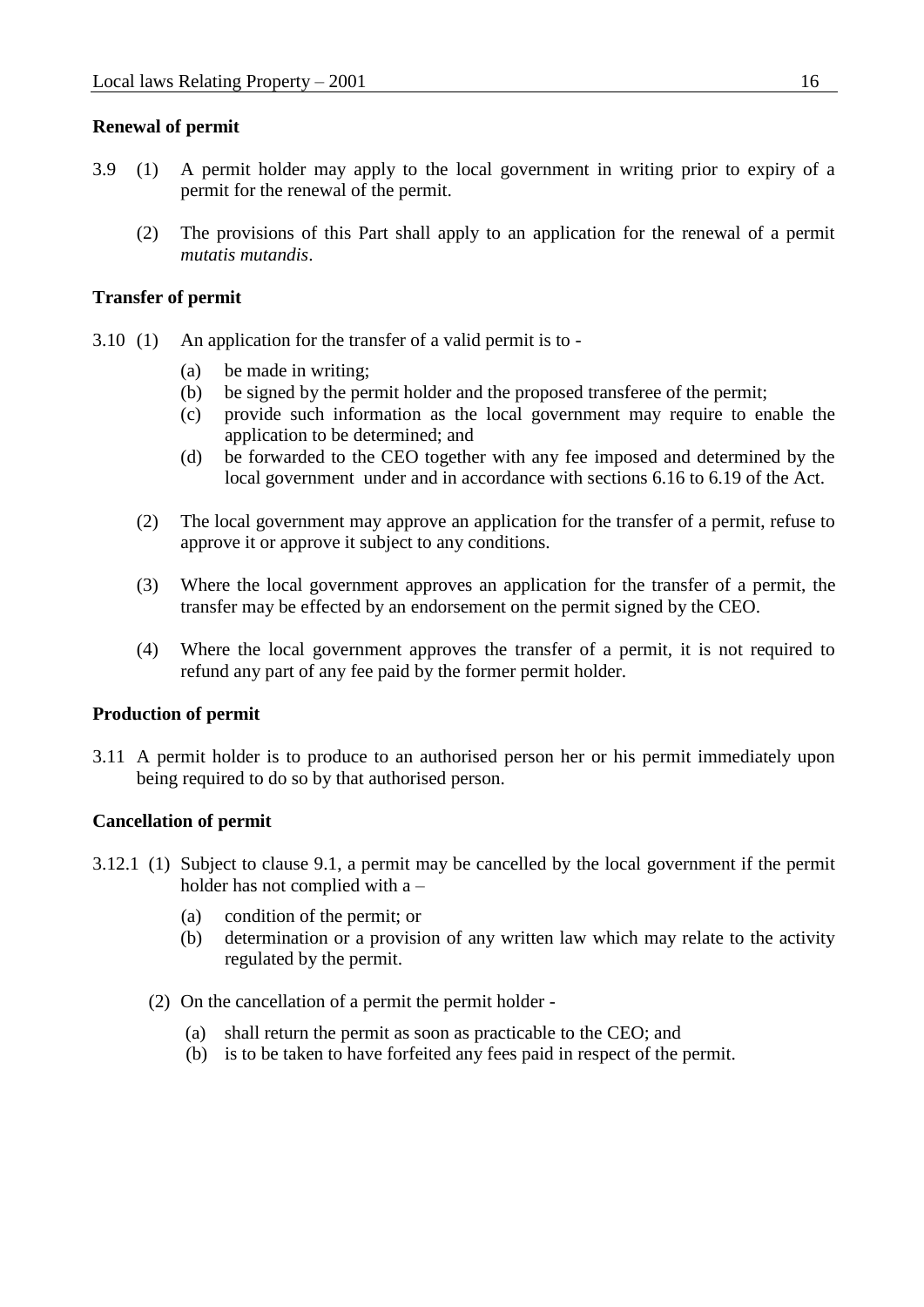## *Division 5 - When a permit is required*

## **Activities needing a permit**

- 3.13 (1) A person shall not without a permit
	- (a) subject to subclause 3, hire local government property;
	- (b) advertise anything by any means on local government property;
	- (c) erect a structure for public amusement or for any performance, whether for gain or otherwise, on local government property;
	- (d) plant any plant or sow any seeds on local government property;
	- (e) carry on any trading on local government property unless the trading is conducted
		- (i) with the consent of a person who holds a permit to conduct a function, and where the trading is carried on under and in accordance with the permit; or
		- (ii) by a person who has a licence or permit to carry on trading on local government property under any written law;
	- (f) unless an employee of the local government in the course of her or his duties or on an area set aside for that purpose -
		- (i) drive or ride or take any vehicle on to local government property; or
		- (ii) park or stand any vehicle on local government property;
	- (g) conduct a function on local government property ;
	- (h) light a fire on local government property except in a facility provided for that purpose;
	- (i) parachute, hang glide, abseil or base jump from or on to local government property;
	- (j) erect a building or a refuelling site on local government property;
	- (k) make any excavation on or erect or remove any fence on local government property;
	- (n) erect or install any structure above or below ground, which is local government property, for the purpose of supplying any water, power, sewer, communication, television or similar service to a person; or
	- (o) depasture any horse, sheep, cattle, goat, camel, ass or mule on local government property.
	- (2) The local government may exempt a person from compliance with subclause (1) on the application of that person.
	- (3) The local government may exempt specified local government property or a class of local government property from the application of subclause (1)(a).

## **Permit required for possession and consumption of liquor**

- 3.14 (1) A person, on local government property, shall not consume any liquor or have in her or his possession or under her or his control any liquor, unless –
	- (a) that is permitted under the *Liquor Licensing Act 1988*; and
	- (b) a permit has been obtained for that purpose.
	- (2) Subclause (1) does not apply where the liquor is in a sealed container.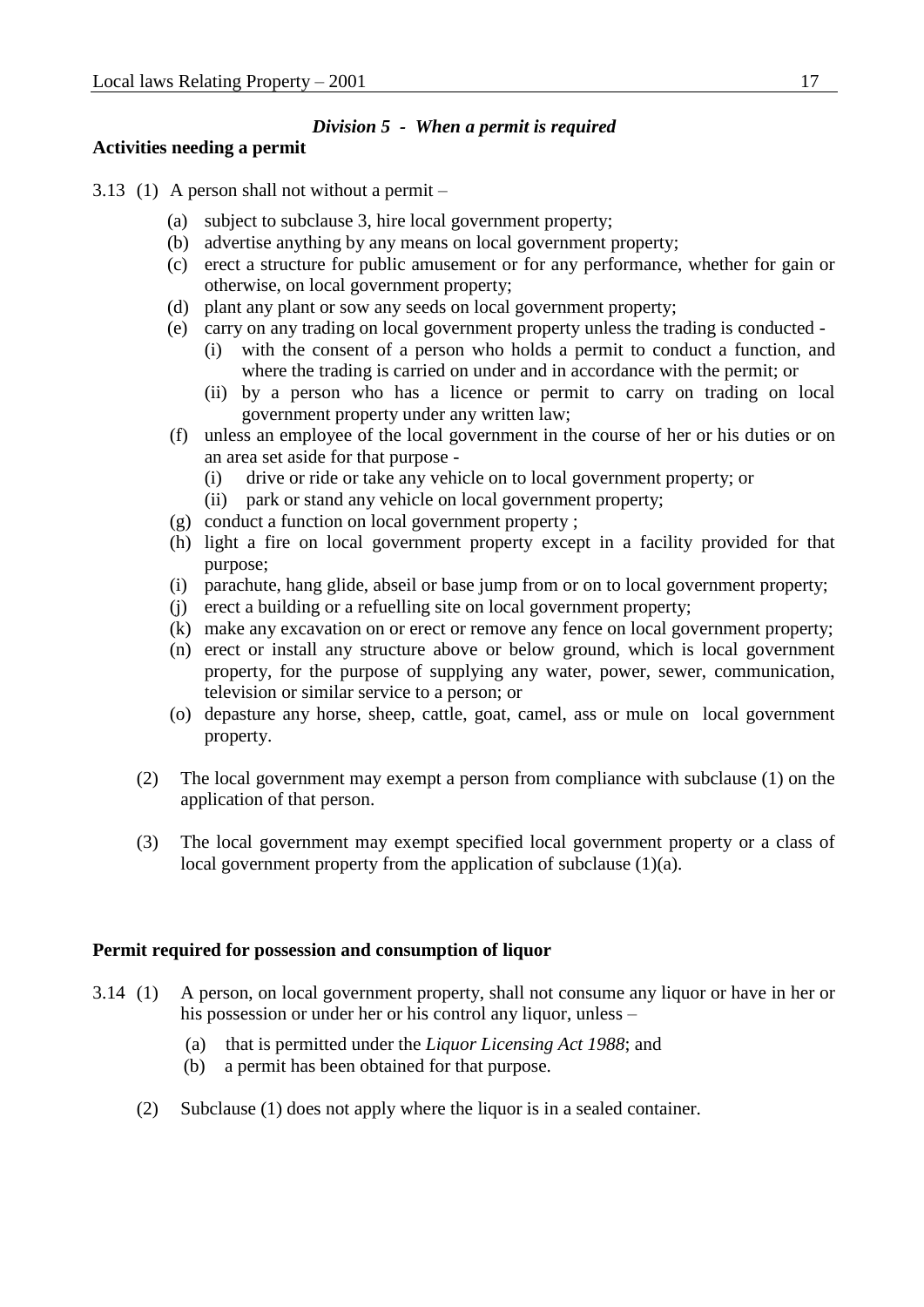### **Division 6 - Responsibilities of permit holder**

### **Responsibilities of permit holder**

- 3.15 A holder of a permit shall in respect of local government property to which the permit relates
	- (a) ensure that an authorised person has unobstructed access to the local government property for the purpose of inspecting the property or enforcing any provision of this local law;
	- (b) leave the local government property in a clean and tidy condition after its use;
	- (c) report any damage or defacement of the local government property to the local government; and
	- (d) prevent the consumption of any liquor on the local government property unless the permit allows it and a licence has been obtained under the *Liquor Licensing Act 1988*  for that purpose.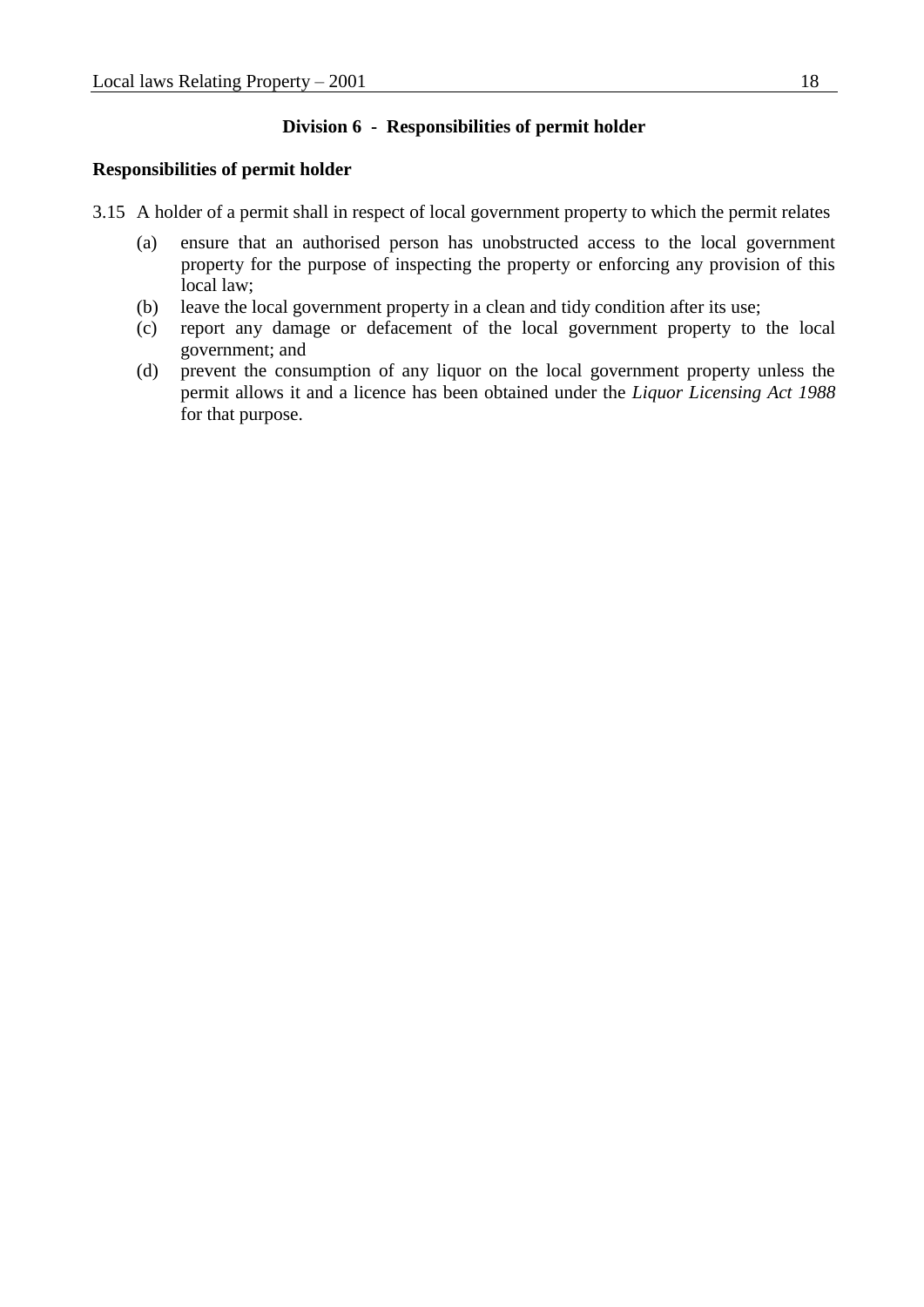# **PART 4 - BEHAVIOUR ON ALL LOCAL GOVERNMENT PROPERTY**

## *Division 1 - Behaviour on and interference with local government property*

### **Behaviour which interferes with others**

- 4.1 A person shall not in or on any local government property behave in a manner which
	- (a) is likely to interfere with the enjoyment of a person who might use the property; or
	- (b) interferes with the enjoyment of a person using the property.

## **Behaviour detrimental to property**

- 4.2 (1) A person shall not behave in or on local government property in a way which is or might be detrimental to the property.
	- (2) In subclause  $(1)$  –

'detrimental to the property' includes –

- (a) removing any thing from the local government property such as a rock, a plant or a seat provided for the use of any person; and
- (b) destroying, defacing or damaging any thing on the local government property, such as a plant, a seat provided for the use of any person or a building.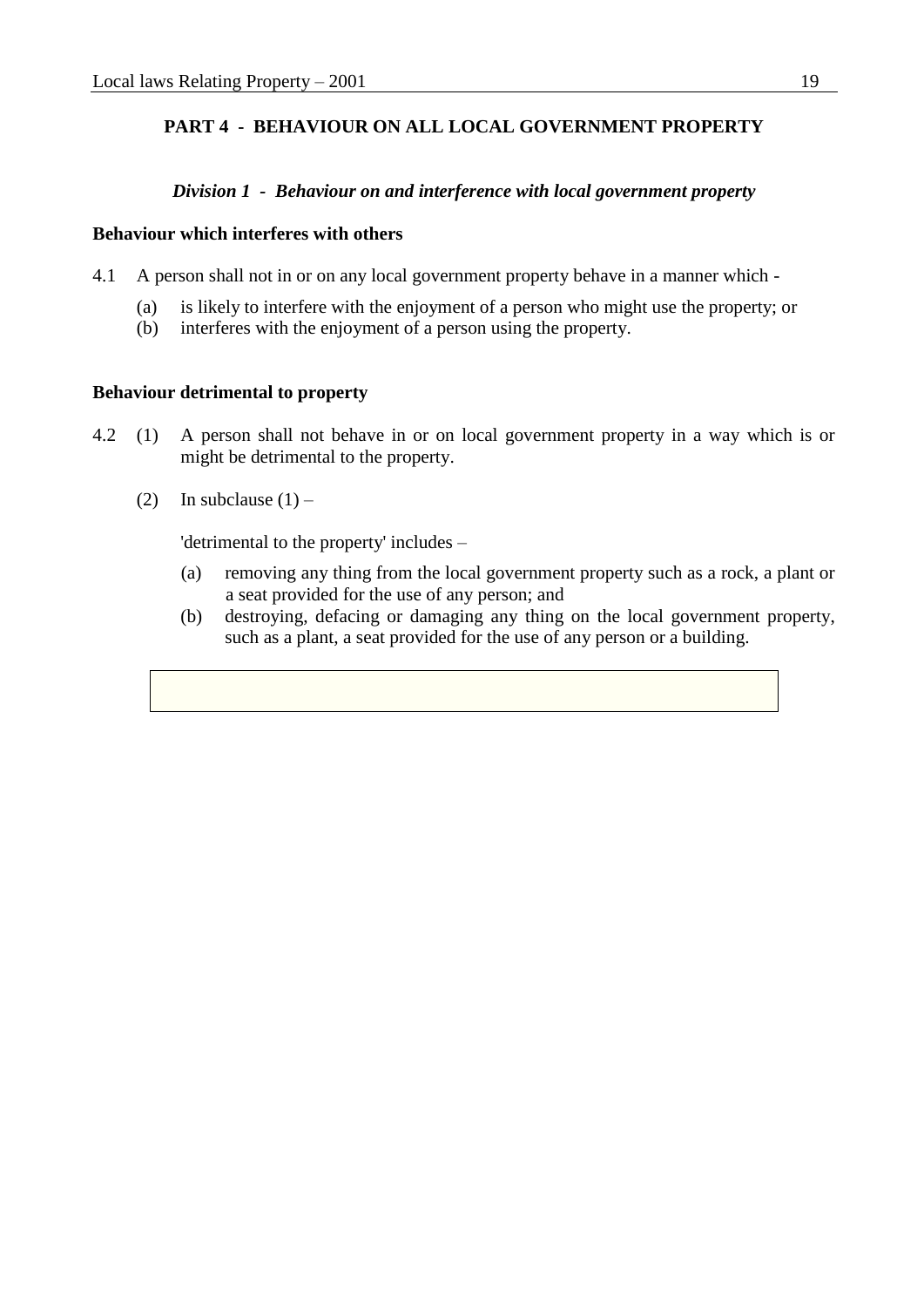## **Taking or injuring any fauna**

- 4.3 (1) A person shall not, take, injure or kill or attempt to take, injure or kill any fauna which is on or above any local government property, unless that person is authorized under a written law to do so.
	- (2) In this clause –

**"animal"** means any living thing that is not a human being or plant; and

**"fauna"** means any animal indigenous to or which periodically migrates to any State or Territory of the Commonwealth and includes in relation to any such animal –

- (a) any class of animal or individual member;
- (b) the eggs or larvae; or
- (c) the carcass, skin, plumage or fur.

## **Intoxicated persons not to enter local government property**

4.4 A person shall not enter or remain on local government property while under the influence of liquor or a prohibited drug.

## **No prohibited drugs**

4.5 A person shall not take a prohibited drug on to, or consume or use a prohibited drug on, local government property.

## *Division 2 - Signs*

## **Signs**

- 4.6 (1) A local government may erect a sign on local government property specifying any conditions of use which apply to that property.
	- (2) A person shall comply with a sign erected under subclause (1).
	- (3) A condition of use specified on a sign erected under subclause (1) is
		- (a) not to be inconsistent with any provision of this local law or any determination; and
		- (b) to be for the purpose of giving notice of the effect of a provision of this local law.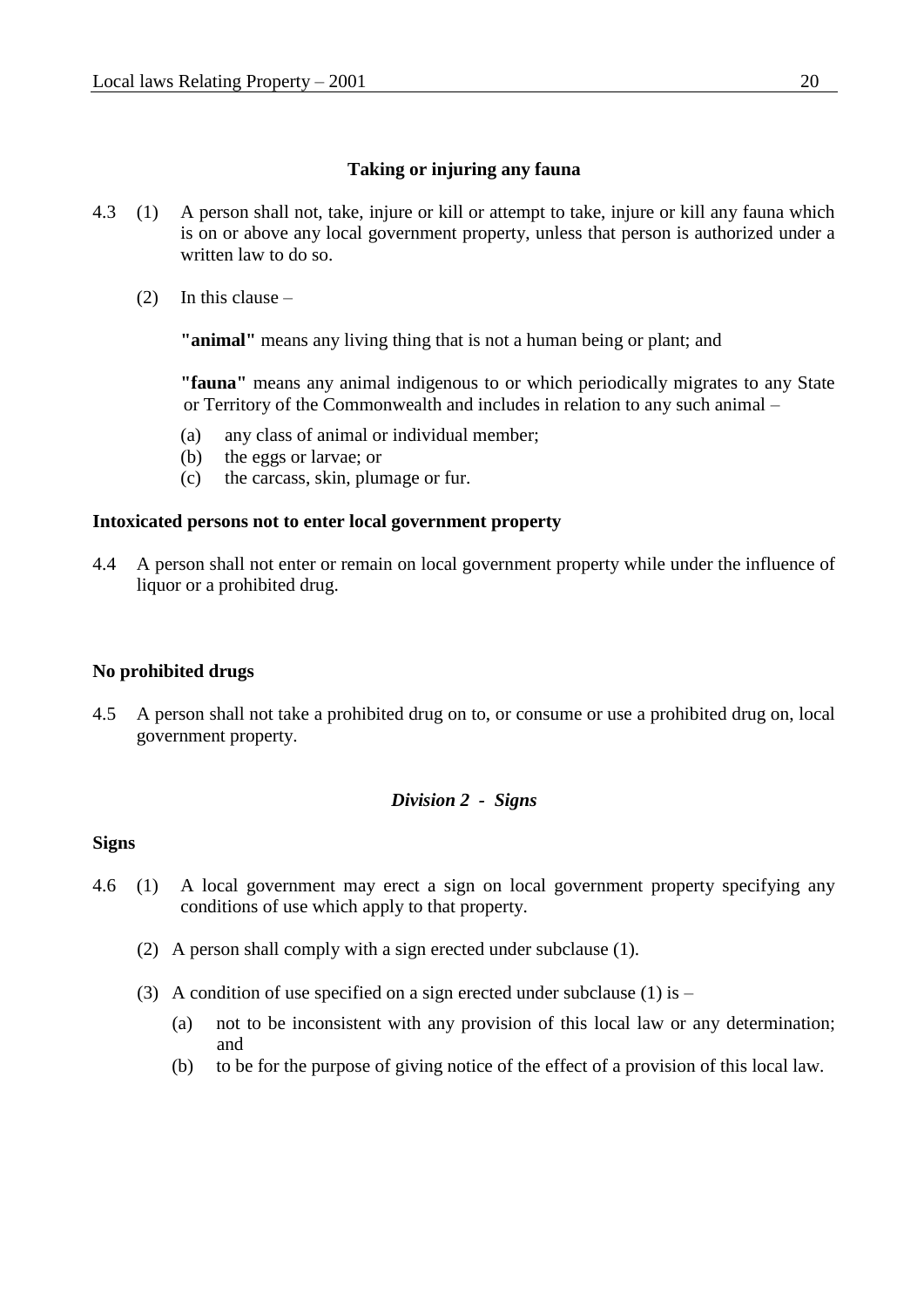## **PART 5 – MATTERS RELATING TO PARTICULAR LOCAL GOVERNMENT PROPERTY**

### **Division 1 - Swimming pool areas**

#### **When entry must be refused**

- 5.1 A Manager or an authorized person shall refuse admission to, may direct to leave or shall remove or cause to be removed from a pool area any person who –
	- (a) in her or his opinion is
		- (i) under the age of 6 years and who is unaccompanied by a responsible person over the age of 14 years;
		- (ii) suffering from any contagious, infectious or cutaneous disease or complaint, or is in an unclean condition; or
		- (iii) under the influence of liquor or a prohibited drug; or
	- (b) is to be refused admission under and in accordance with a decision of the local government for breaching any clause of this local law.

## **Division 2 - Fenced or closed property**

### **No entry to fenced or closed local government property**

5.2 A person must not enter local government property which has been fenced off or closed to the public by a sign or otherwise, unless that person is authorized to do so by the local government.

### **Division 3 - Toilet blocks and change rooms**

#### **Only specified gender to use entry of toilet block or change room**

- 5.3 Where a sign on a toilet block or change room specifies that a particular entry of the toilet block or change room is to be used by –
	- (a) females, then a person of the male gender shall not use that entry of the toilet block or change room; or
	- (b) males, then a person of the female gender shall not use that entry of the toilet block or change room.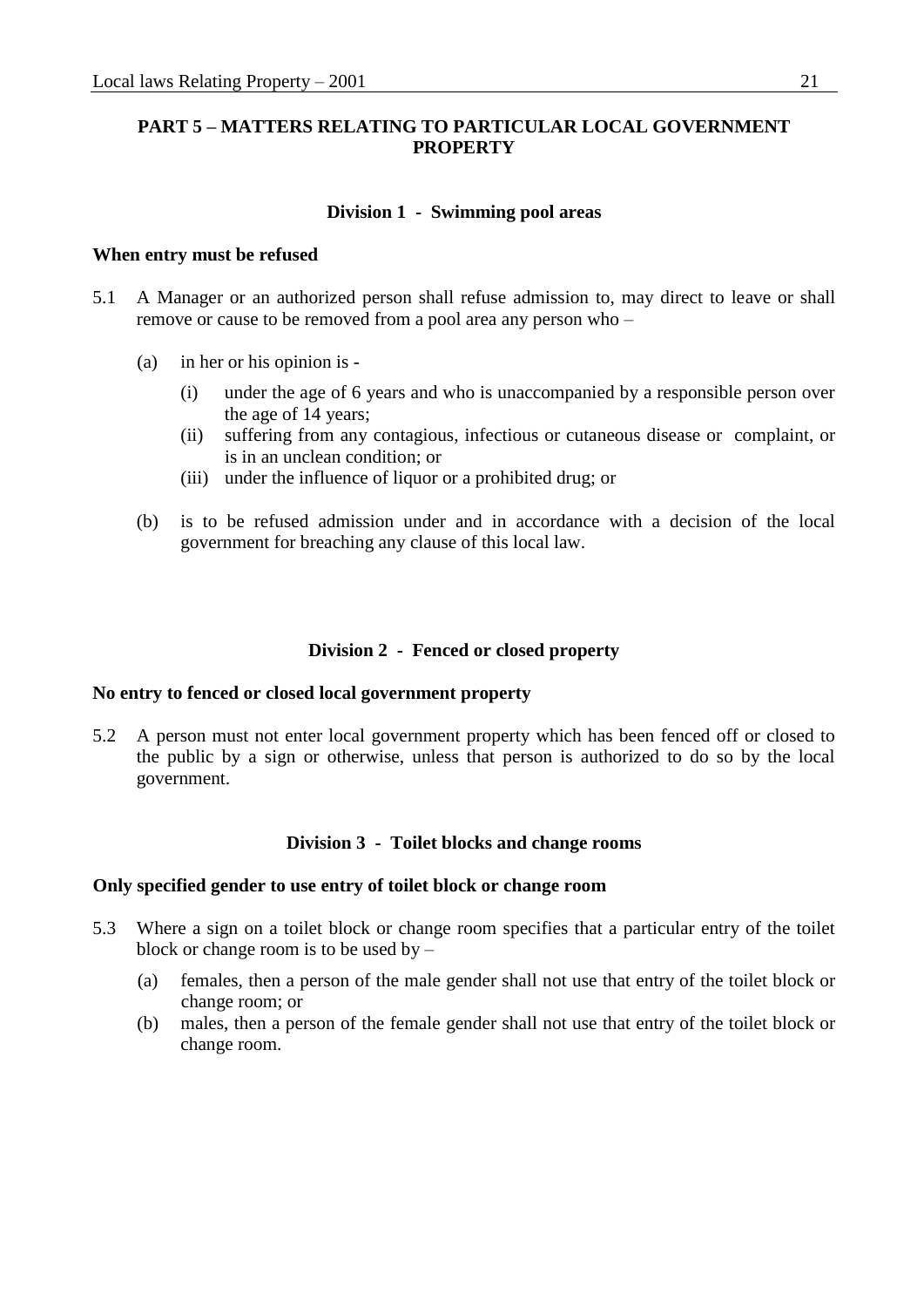## **PART 6 - FEES FOR ENTRY ON TO LOCAL GOVERNMENT PROPERTY**

#### **No unauthorized entry to function**

- 6.1 (1) A person shall not enter local government property on such days or during such times as the property may be set aside for a function for which a charge for admission is authorized, except –
	- (a) through the proper entrance for that purpose; and
	- (b) on payment of the fee chargeable for admission at the time.
	- (2) The local government may exempt a person from compliance with subclause (1)(b).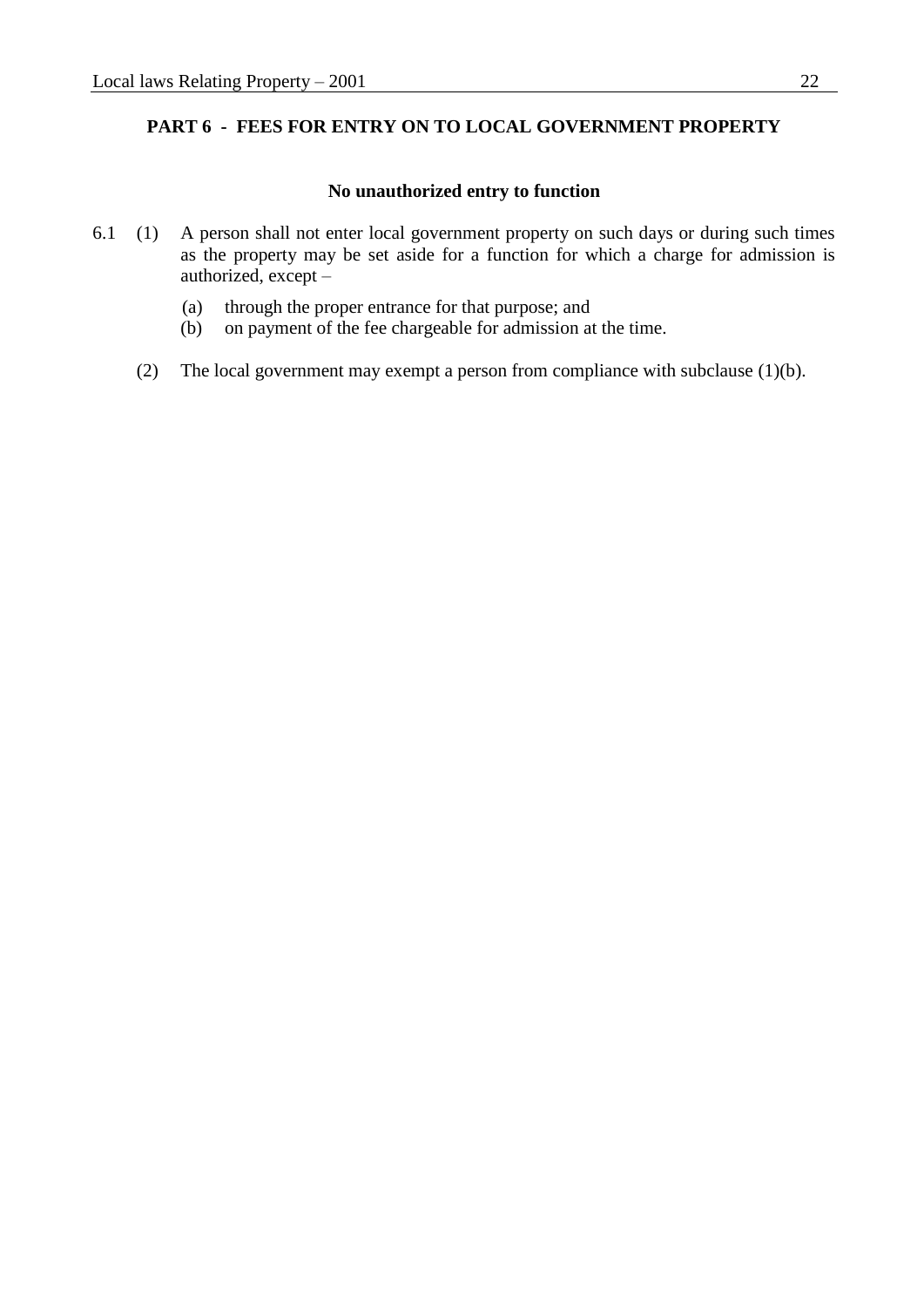## **PART 7 - OBJECTIONS AND APPEALS**

### **Application of Division 1, Part 9 of the Act**

- 7.1 When the local government makes a decision as to whether it will
	- (a) grant a person a permit or consent under this local law; or
	- (b) renew, vary, or cancel a permit or consent that a person has under this local law,

the provisions of Division 1 of Part 9 of the Act and regulations 33 and 34 of the Regulations apply to that decision.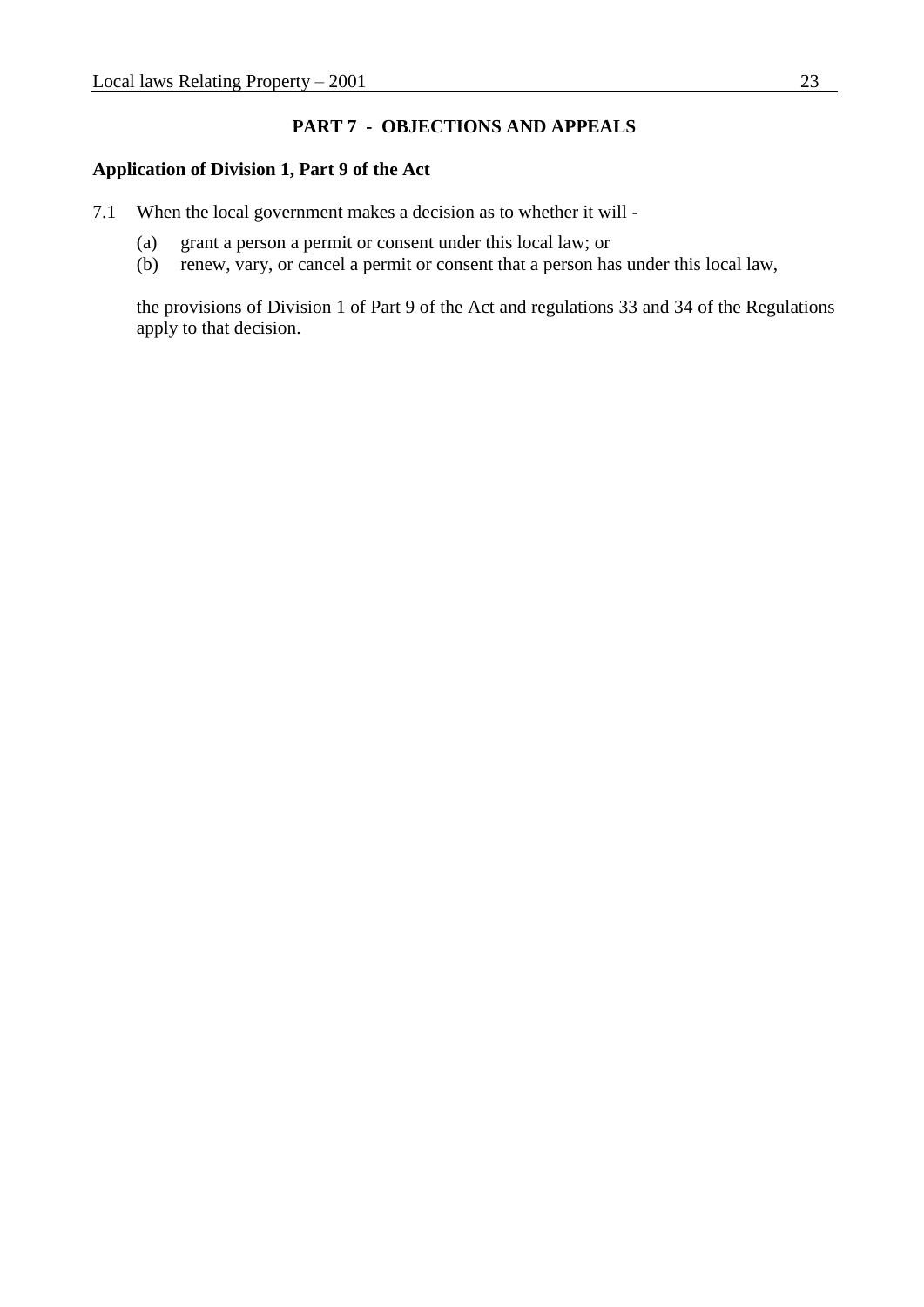## **PART 8 - MISCELLANEOUS**

### **Authorized person to be obeyed**

8.1 A person on local government property shall obey any lawful direction of an authorized person and shall not in any way obstruct or hinder an authorized person in the execution of her or his duties.

### **Persons may be directed to leave local government property**

8.2 An authorized person may direct a person to leave local government property where she or he reasonably suspects that the person has contravened a provision of any written law.

#### **Disposal of lost property**

8.3 An article left on any local government property, and not claimed within a period of 3 months, may be disposed of by the local government in any manner it thinks fit.

#### **Liability for damage to local government property**

- 8.4 (1) Where a person unlawfully damages local government property, the local government may by notice in writing to that person require that person within the time required in the notice to, at the option of the local government, pay the costs of  $-$ 
	- (a) reinstating the property to the state it was in prior to the occurrence of the damage; or
	- (b) replacing that property.
	- (2) Unless there is proof to the contrary, a person is to be taken to have damaged local government property within subclause (1) where –
		- (a) a vehicle caused the damage, the person was the person responsible, at the time the damage occurred, for the control of the vehicle or
		- (b) the damage occurred under a permit, the person is the permit holder in relation to that permit.
	- (3) On a failure to comply with a notice issued under subclause (1), the local government may recover the costs referred to in the notice as a debt due to it.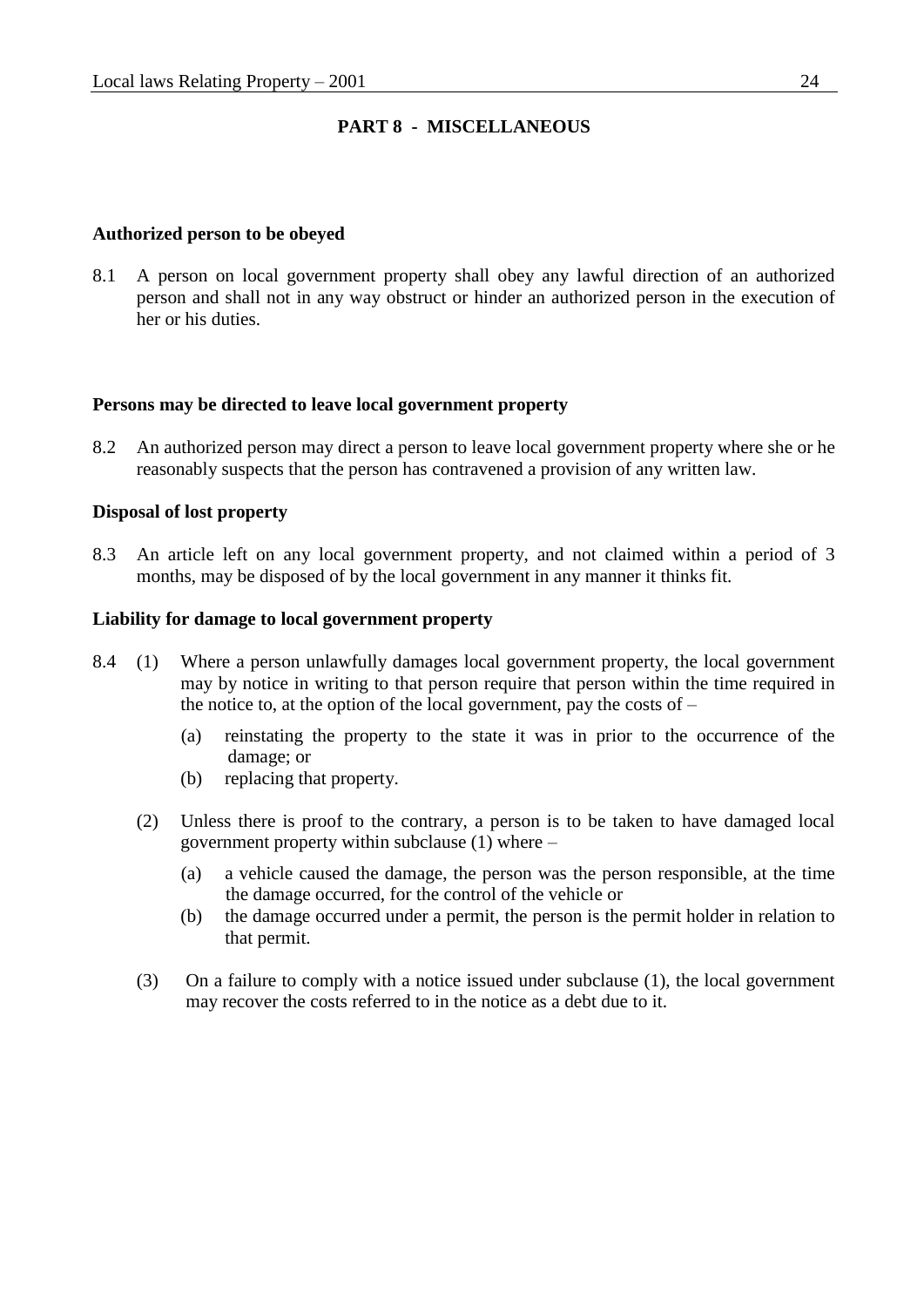## **PART 9 - ENFORCEMENT**

#### *Division 1 - Notices given under this local law*

#### **Offence to fail to comply with notice**

9.1 Whenever the local government gives a notice under this local law requiring a person to do any thing, if a person fails to comply with the notice, that person commits an offence.

#### **Local government may undertake requirements of notice**

9.2 Where a person fails to comply with a notice referred to in clause 9.1, the local government may do the thing specified in the notice and recover from the person to whom the notice was given, as a debt, the costs incurred in so doing.

### *Division 2 - Offences and penalties*

#### *Subdivision 1 - General*

#### **Offences and general penalty**

- 9.3 (1) Any person who fails to do anything required or directed to be done under this local law, or who does anything which under this local law that person is prohibited from doing, commits an offence.
	- (2) Any person who commits an offence under this local law is liable, upon conviction, to a penalty not exceeding \$5,000, and if the offence is of a continuing nature, to an additional penalty not exceeding \$500 for each day or part of a day during which the offence has continued.

### *Subdivision 2 - Infringement notices and modified penalties*

### **Prescribed offences**

- 9.4 (1) An offence against a clause specified in Schedule 1 is a prescribed offence for the purposes of section 9.16(1) of the Act.
	- (2) The amount of the modified penalty for a prescribed offence is that specified adjacent to the clause in Schedule 1.
	- (3) For the purpose of guidance only, before giving an infringement notice to a person in respect of the commission of a prescribed offence, an authorized person should be satisfied that –
		- (a) commission of the prescribed offence is a relatively minor matter; and
		- (b) only straightforward issues of law and fact are involved in determining whether the prescribed offence was committed, and the facts in issue are readily ascertainable.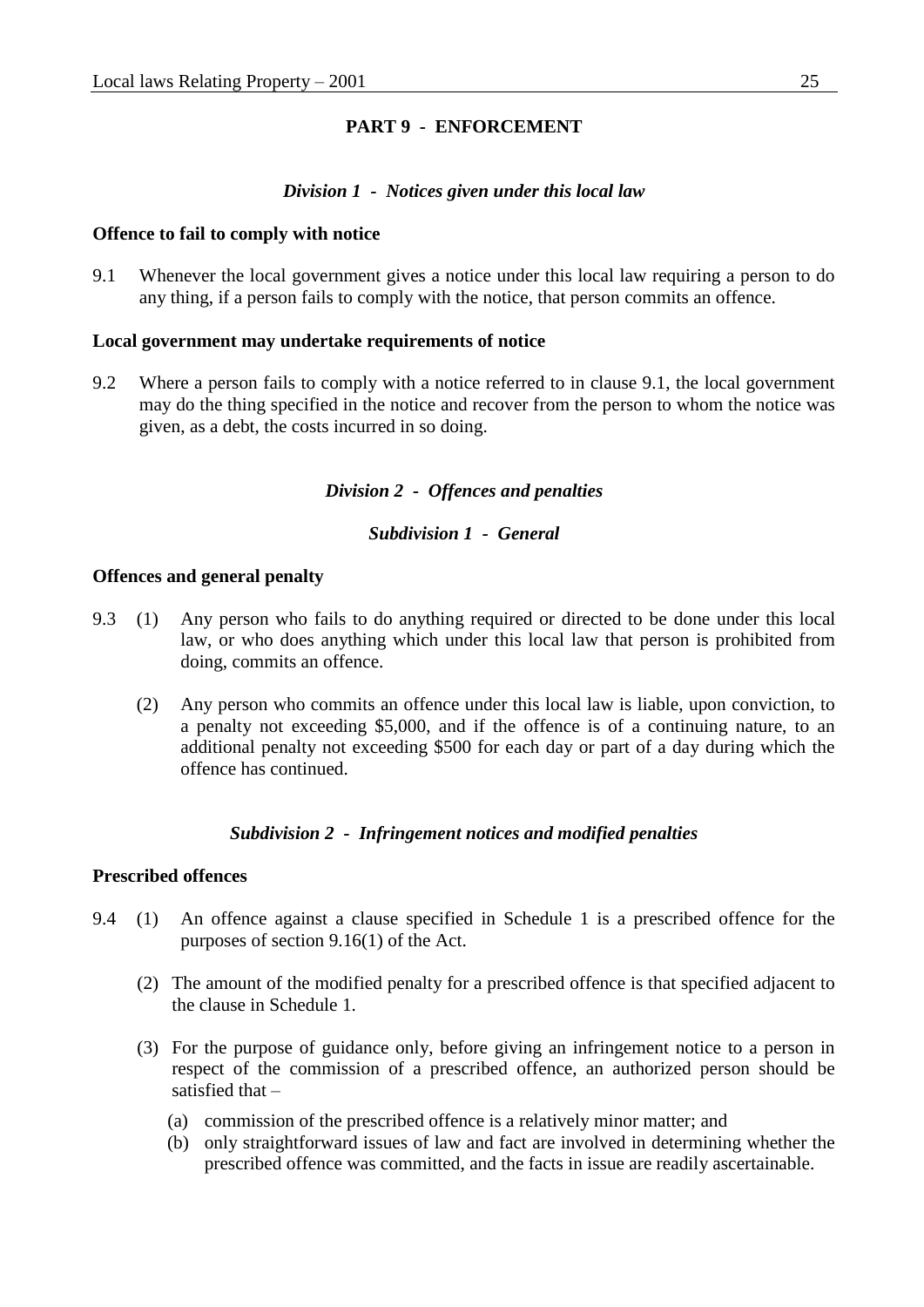### **Form of notices**

- 9.5 (1) For the purposes of this local law
	- (a) where a vehicle is involved in the commission of an offence, the form of the notice referred to in section 9.13 of the Act is that of Form 1 in Schedule 1 of the Regulations;
	- (b) the form of the infringement notice given under section 9.16 of the Act is that of Form 2 in Schedule 1 of the Regulations; and
	- (c) the form of the notice referred to in section 9.20 of the Act is that of Form 3 in Schedule 1 of the Regulations.
	- (2) Where an infringement notice is given under section 9.16 of the Act in respect of an alleged offence against clause 2.4, the notice is to contain a description of the alleged offence.

### *Division 3 – Evidence in legal proceedings*

#### **Evidence of a determination**

- 9.6 (1) In any legal proceedings, evidence of a determination may be given by tendering the register referred to in clause 2.5 or a certified copy of an extract from the register.
	- (2) It is to be presumed, unless the contrary is proved, that the determination was properly made and that every requirement for it to be made and have effect has been satisfied.
	- (3) Subclause (2) does not make valid a determination that has not been properly made.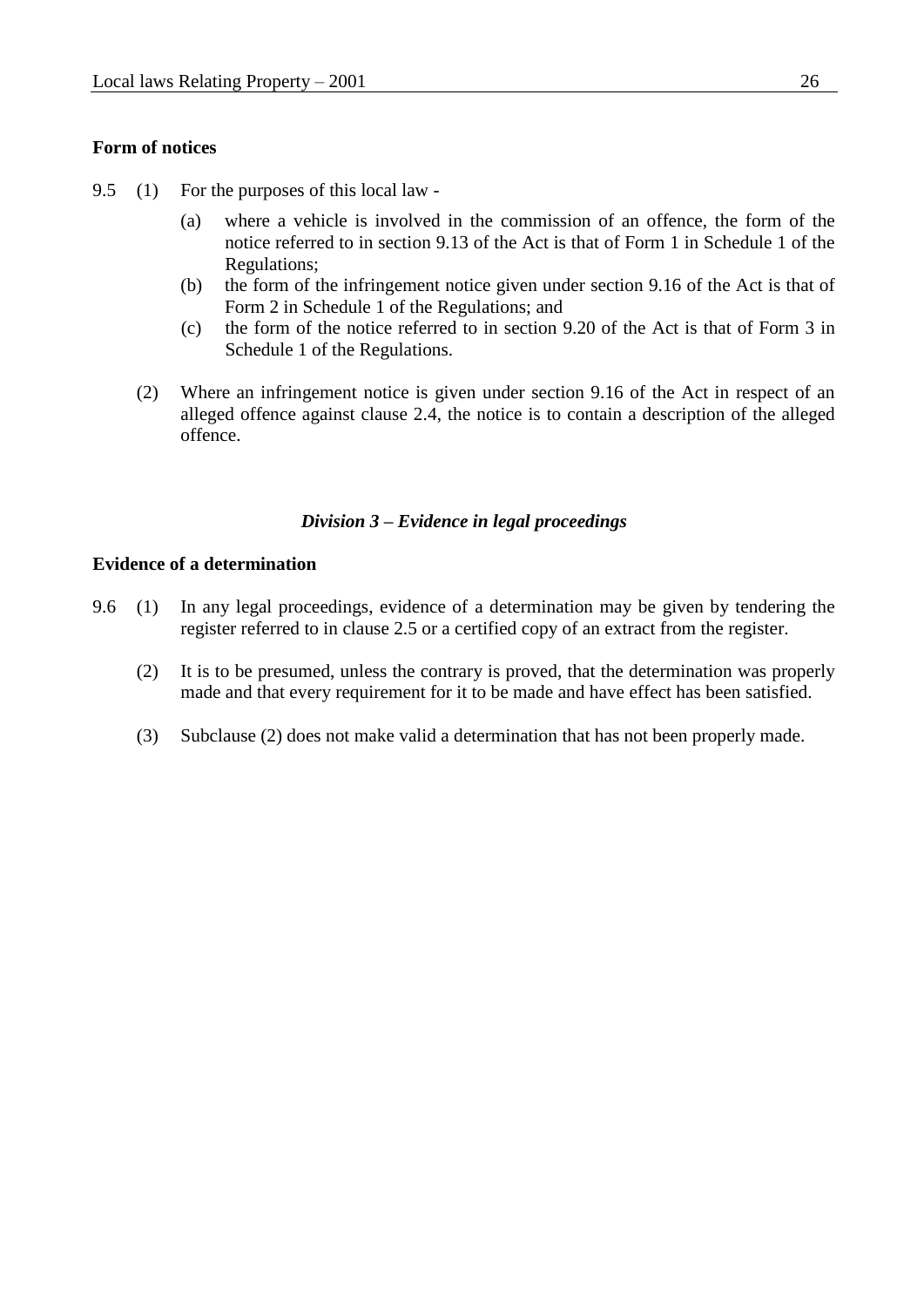# **SCHEDULE 1**

# **PRESCRIBED OFFENCES**

| <b>CLAUSE</b> | <b>DESCRIPTION</b>                                                  | <b>MODIFIED</b><br><b>PENALTY</b><br>\$ |
|---------------|---------------------------------------------------------------------|-----------------------------------------|
| 2.4           | Failure to comply with determination                                | 100                                     |
| 3.6           | Failure to comply with conditions of permit                         | 100                                     |
| 3.13(1)       | Failure to obtain a permit                                          | 100                                     |
| 3.14(3)       | Failure to obtain permit to camp outside a facility                 | 100                                     |
| 3.15(1)       | Failure to obtain permit for liquor                                 | 100                                     |
| 3.16          | Failure of permit holder to comply with responsibilities            | 100                                     |
| 4.2(1)        | Behaviour detrimental to property                                   | 100                                     |
| 4.4           | Under influence of liquor or prohibited drug                        | 100                                     |
| 4.6(2)        | Failure to comply with sign on local government property            | 100                                     |
| 5.2           | Unauthorized entry to fenced or closed local government<br>property | 100                                     |
| 5.3           | Gender not specified using entry of toilet block or change<br>room  | 100                                     |
| 6.1(1)        | Unauthorized entry to function on local government<br>property      | 100                                     |
| 9.1           | Failure to comply with notice                                       | 200                                     |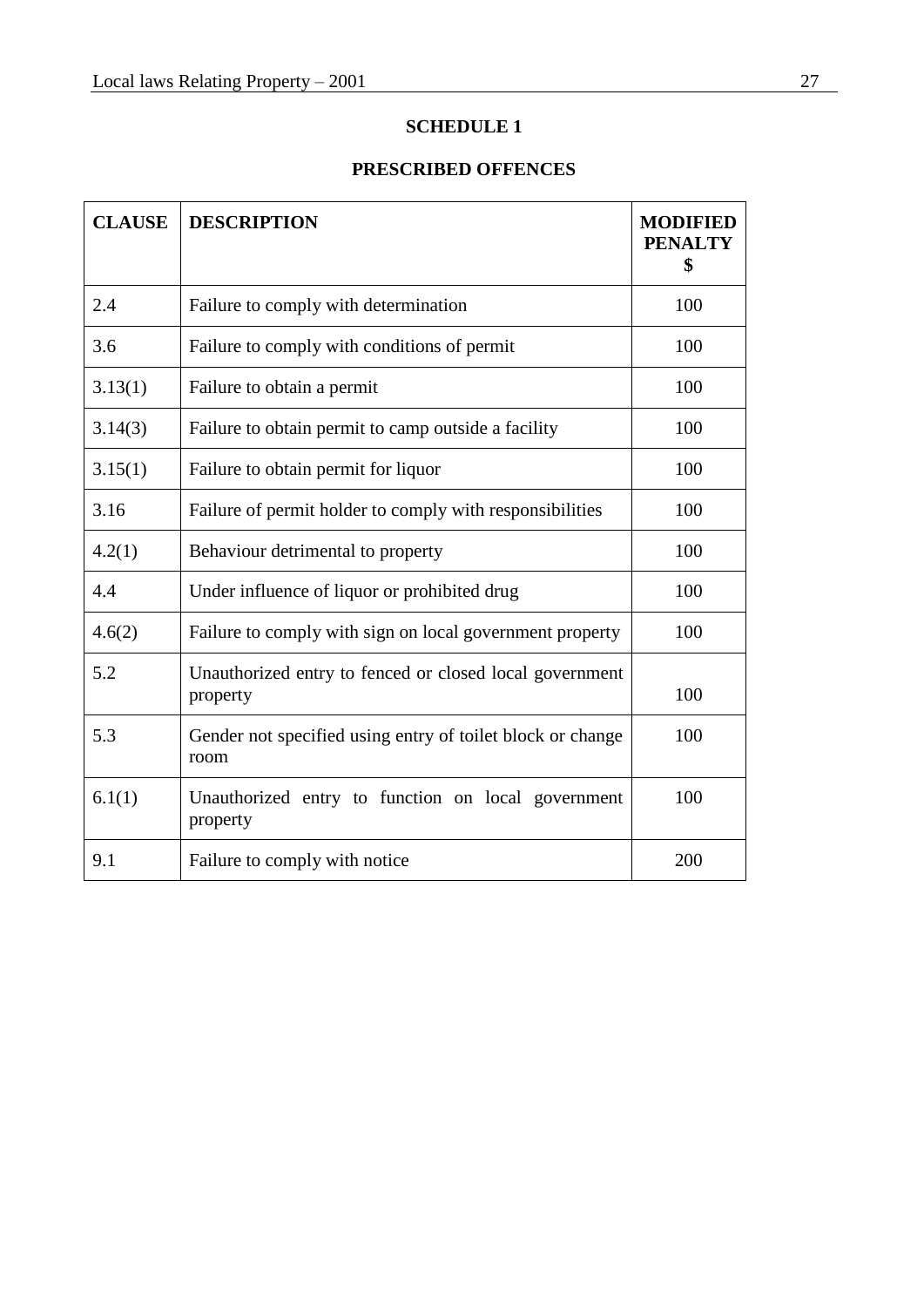### **SCHEDULE 2**

## **DETERMINATIONS**

The following determinations are to be taken to have been made by the local government under clause 2.1.

- 1. A person shall not without the consent of the Council play or practise at golf or strike a golf ball unless on land (if any) set aside for that purpose.
- 2. A person shall not without the consent of the Council practise or play in or at any game between opposing teams.
- 3. A person shall not drive or bring, park or stand a vehicle on any reserve or part thereof that has not been set aside for that purpose.
- 4. A person shall not bring drive or ride an animal on any reserve or part thereof that has not been set aside for that purpose.

### **PART 1 – PRELIMINARY**

#### **Definitions**

1.1 In these determinations unless the context otherwise requires –

**"local law"** means the *Local Government Property Local Law* made by the local government;

### **Interpretation**

1.2 Unless the context otherwise requires, where a term is used but not defined in a determination and that term is defined in the local law then the term shall have the meaning given to it in the local law.